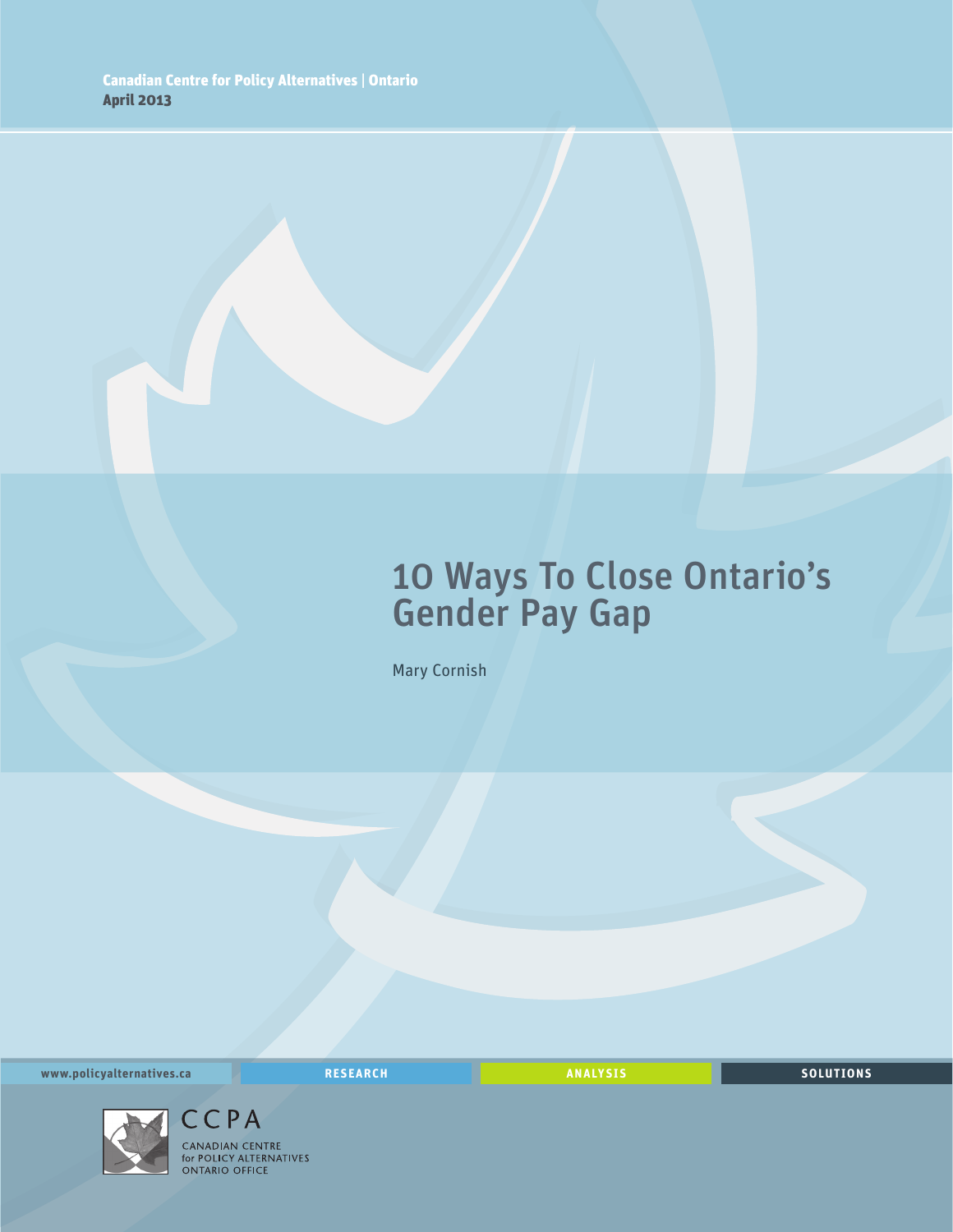

CCPA CANADIAN CENTRE FOR VIDEO CENTRE<br>For POLICY ALTERNATIVES **CENTRE CANADIEN** de POLITIQUES ALTERNATIVES

#### **ISBN 978-1-77125-065-8**

This report is available free of charge at www. policyalternatives.ca. Printed copies may be ordered through the CCPA National Office for \$10.

#### **Please make a donation...**

**Help us to continue to offer our publications free online.**

The CCPA Ontario office is based in Toronto. We specialize in provincial and municipal issues. We deliver original, independent, peer-reviewed, nonpartisan research that equips progressives with the arguments they need to press for social change.

The opinions and recommendations in this report, and any errors, are those of the authors, and do not necessarily reflect the views of the publishers or funders of this report.

 $CAN \frac{4}{\sqrt{114 \Delta M^2}}$ 

#### **About the authors**

Mary Cornish is a feminist human rights and labour lawyer and internationally recognized expert in the field of pay and employment equity and human rights enforcement. Her publications include Closing the Gender Pay Gap: Securing Justice for Women's Work (2007), Securing Gender Justice— Challenges Facing International Law (2006), Enforcing Human Rights in Ontario (2009) and The Journey to Charter Substantive Equality—Still a Long Way to Go (2012). She is senior partner with the public interest law firm Cavalluzzo Shilton McIntyre & Cornish and co-founder and Chair of Ontario's Equal Pay Coalition.

#### **Acknowledgements**

This report was prepared with assistance from Jennifer Quito, Tanya J. DeMello and Katie Arnup, which is gratefully acknowledged.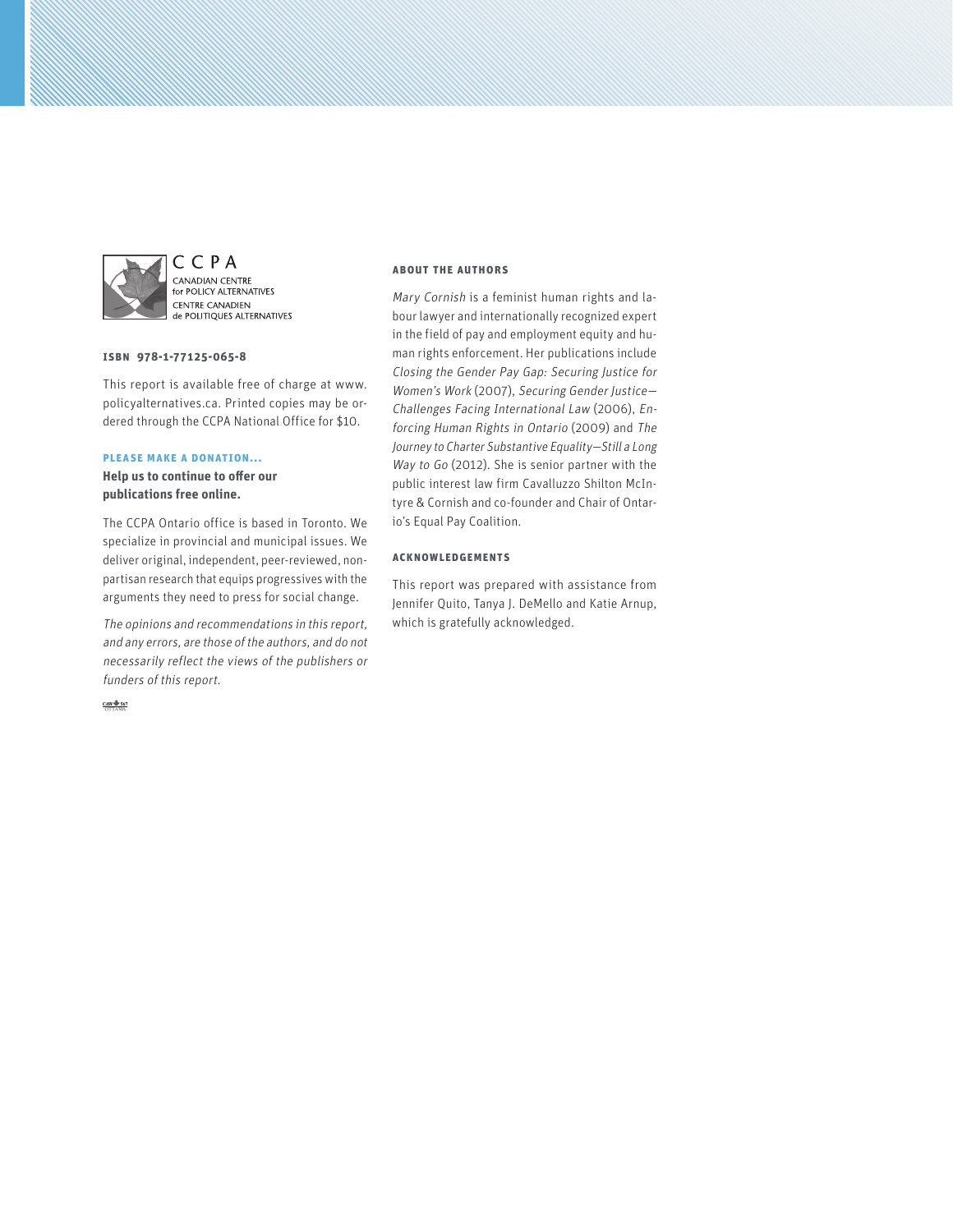- **[Introduction](#page-4-0)**
- **[Part 1: Defining the Pay Gap](#page-5-0)**
- **[Part 2: 10 Key Steps for Closing the Gender Pay Gap](#page-10-0)**
- **[Conclusion](#page-18-0)**
- **[Notes](#page-19-0)**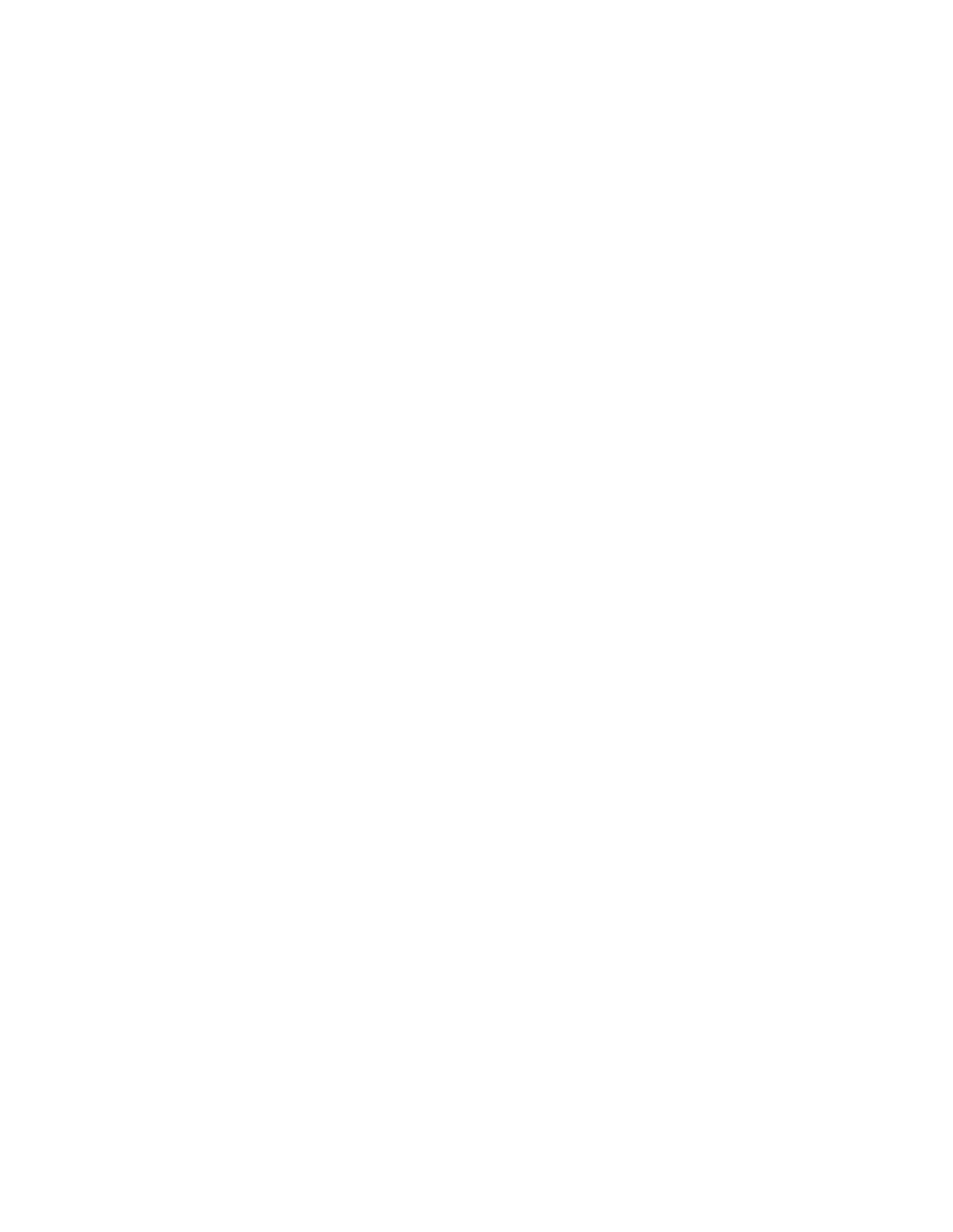## <span id="page-4-0"></span>Introduction

THE RIGHT TO WORK free of pay discrimination is a fundamental human right, yet women in Ontario are still far behind the male starting line in the labour market. Despite better educational attainments, women are still segregated into lower paying jobs.1 Women in Ontario earn, on average, 28% less than men.

Gender pay gaps are one of the most enduring features of world labour markets with many different and intersecting causes.2 Clearly in Ontario the current measures to address pay discrimination are not effective enough to counter market inequality. A multi-dimensional approach to closing the gap is required. This report provides 10 key ways to tackle closing the gender pay gap.

But first, the report answers briefly the following questions to lay the groundwork:

- What is the Gender Pay Gap?
- Why Do We Still Have One?
- Why Does Closing the Gender Pay Gap Matter to Everyone?

The report uses Ontario as its primary focus to illustrate the issues underlying the persistent gender pay gap. It builds on the work in the CCPA-Ontario report, A Living Wage As A Human Right.<sup>3</sup>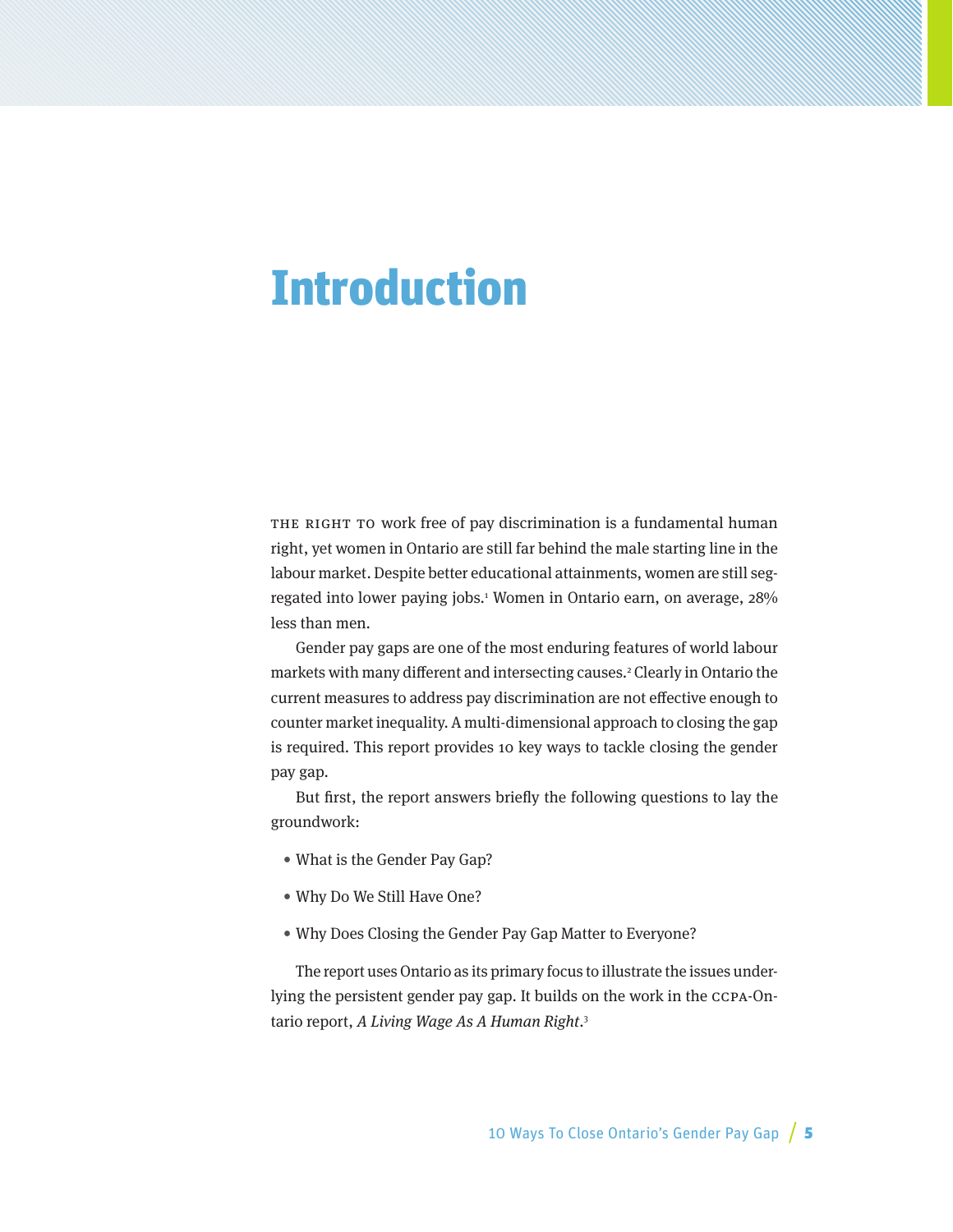# <span id="page-5-0"></span>Part 1: Defining the Pay Gap

#### **What Is the Gender Pay Gap?**

The gender pay gap represents the difference between the earnings of men and women. It can be measured in a number of ways, including total average annual earnings, full-time full-year or hourly.

Ontario's gender pay gap based on all average annual earnings is 28%.4 This measure includes all types of work.

Based on full-time, full year earnings, the Ontario gap is around 24%.5 For all of Canada, based on full-time, full year workers, the average earnings gap is around 26%.<sup>6</sup>

The average hourly earnings difference in Ontario as of February 2013 for men and women workers is \$25.99 for men and \$22.78.for women or \$3.21 an hour.

Some argue that the hourly difference is the best statistical measure<sup>7</sup> because it takes into account the fact that many women work part-time. The measure we recommend governments and policy makers look at is total annual average earnings, to fully consider the in-built inequality within the labour market and ways to mitigate that inequality. It is for this reason, Ontario's Equal Pay Coalition has focused on the 28% gender pay gap.

Regardless of how you measure Ontario's gender pay gap, what is clear is that the gap remains shockingly high, given that more than 60 years has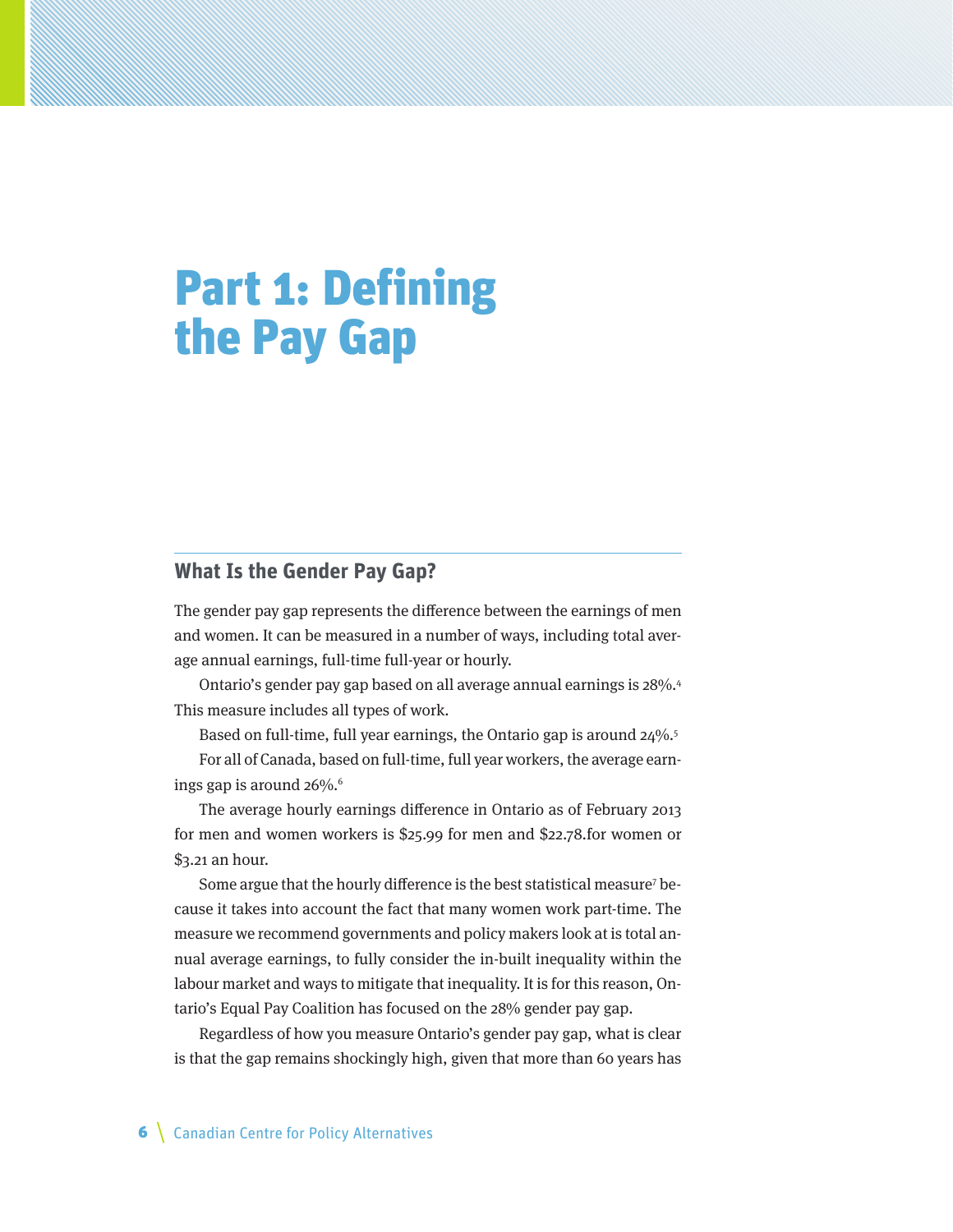#### **table 1** Average Hourly Earnings By Gender, Ontario, February 2013

|                   | <b>Hourly Earnings</b> |
|-------------------|------------------------|
| Men               | \$25.99                |
| Women             | \$22.78                |
| <b>Difference</b> | \$3.21                 |

passed since world governments through the ILO passed Conventions 100 and 111 requiring equal treatment in employment, occupations, and equal pay for work of equal value.<sup>8</sup> At this slow rate of progress, women would have to work 13 years longer to earn the same pay which men earn by age 65.<sup>9</sup>

While some progress has been made in decreasing the gender pay gap over the past generation, women should not still be taking home 72 cents to the male dollar—especially given their increasing participation in higher education and their rising labour force participation.<sup>10</sup> In Ontario, 58.2% of women are employed compared to 64.4% of men**.** 11 For years, women have been investing significant time and resources in their education. In Ontario, women now make up the majority of undergraduate and master's degree holders: 62% of Canadian university undergraduate students are women, yet women still earn less in all occupational categories and at all education levels.12 Even though women are more likely than men to go to university or college, they don't necessarily end up getting paid better once they're in the work force.<sup>13</sup> It is particularly disconcerting that the pay gap remains steadfast for younger generations of women: there is a higher percentage gap—39%—between women and men's earnings for those between the ages of 35 and  $44.14$ 

As highlighted by the 2004 Federal Pay Equity Task Force report, the gender pay gap is also experienced more acutely by those who experience multiple forms of discrimination. Racialized women, immigrant women, Aboriginal women and women with disabilities suffer from substantially higher pay gaps.<sup>15</sup> For example, racialized women in Ontario were shortchanged 47 cents for every dollar non-racialized men got paid for work in 2005.16 While some progress has been made, the CCPA report, A Living Wage as a Human Right documents how discrimination continues to affect the ability of many such workers to earn a living wage. Income inequality persists while the income of the average CEO has grown to 189 times the income of the average Canadian.<sup>17</sup>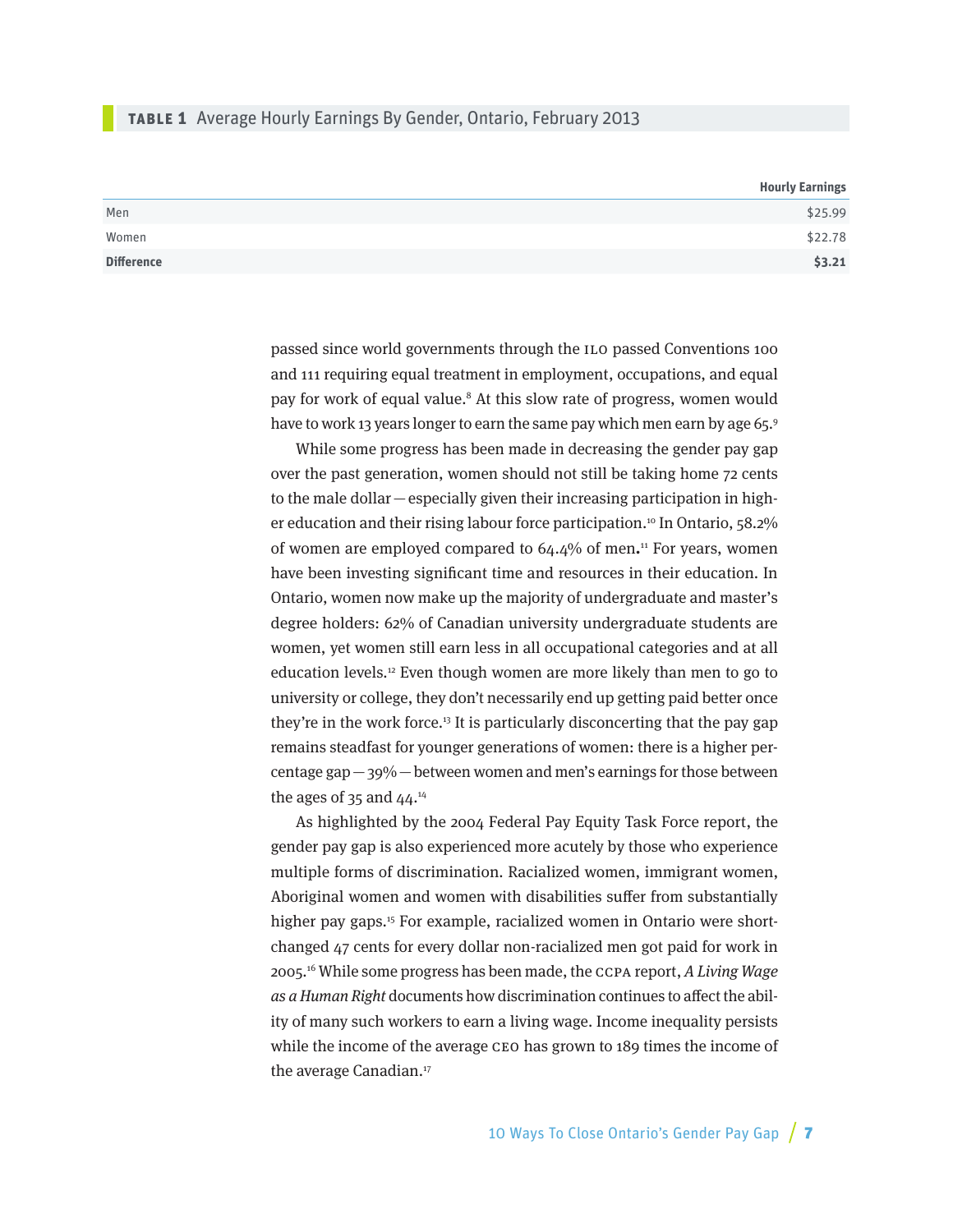Canada's labour markets continue to operate in ways that keep many women struggling at the bottom of the income spectrum.<sup>18</sup> Women, particularly those who face multiple barriers in the labour market, are the face of poverty and joblessness—they are most impacted by the intensification of work across Canada.19 As labour market expert Monica Townson states: "Canadian women on their own are poorest of the poor." Her CCPA report Women's Poverty and the Recession found that in Ontario, 20% of women are in low-wage occupations, compared to 10% of men.<sup>20</sup>

Enforcing the human rights of all workers to be free of pay discrimination is a key step to reducing income inequality.<sup>21</sup> In Canada, women account for 60% of all minimum-wage workers.<sup>22</sup> This over-representation of women at low wages cuts across all age groups with lifelong ramifications.<sup>23</sup> Poverty follows women into their retirement: 41.5% of single, widowed or divorced women over 65 live in poverty.<sup>24</sup>

The gender pay gap widens when women have children, and particularly when they work part-time. Women with children earn an additional 12% less than women without children.<sup>25</sup> Women's opportunities for higher pay are limited by the family responsibilities which they still disproportionately bear.<sup>26</sup> While the vast majority of mothers now work in the paid labour force—almost 70% of women with children under five are working—women with children have a significantly lower employment rate than men with children.

More than seven out of 10 part-time workers are women, a feature of the labour market which has not changed significantly over the years.<sup>27</sup> This means women are much more likely to hold multiple and non-permanent jobs.28 When you combine this with the fact that 60% of women are minimum wage earners, women's vulnerability to low pay is clear. As well, women predominate in sales, service and health care occupations where part-time work is the way employers structure their compensation practices. In other words, women's part-time work is often not a choice but a feature of their work life imposed by the labour market objectives of employers who often resist employing many full-time workers.

While it is true that the gender pay gap based has decreased in Ontario from 38% at the time of the passage of the 1987 Pay Equity Act, that decrease does not simply represent more earnings for women. It reflects decreases in men's earnings—particularly with the loss of higher-paid male-dominated jobs, particularly in the manufacturing sector.<sup>29</sup> In its  $2012/13$  Global Wage Report, the ILO refers to this as the "composition effect". Noting that the average gender pay gap declined in the economic crisis years in most countries, the ILO report attributes the decline not to women's improved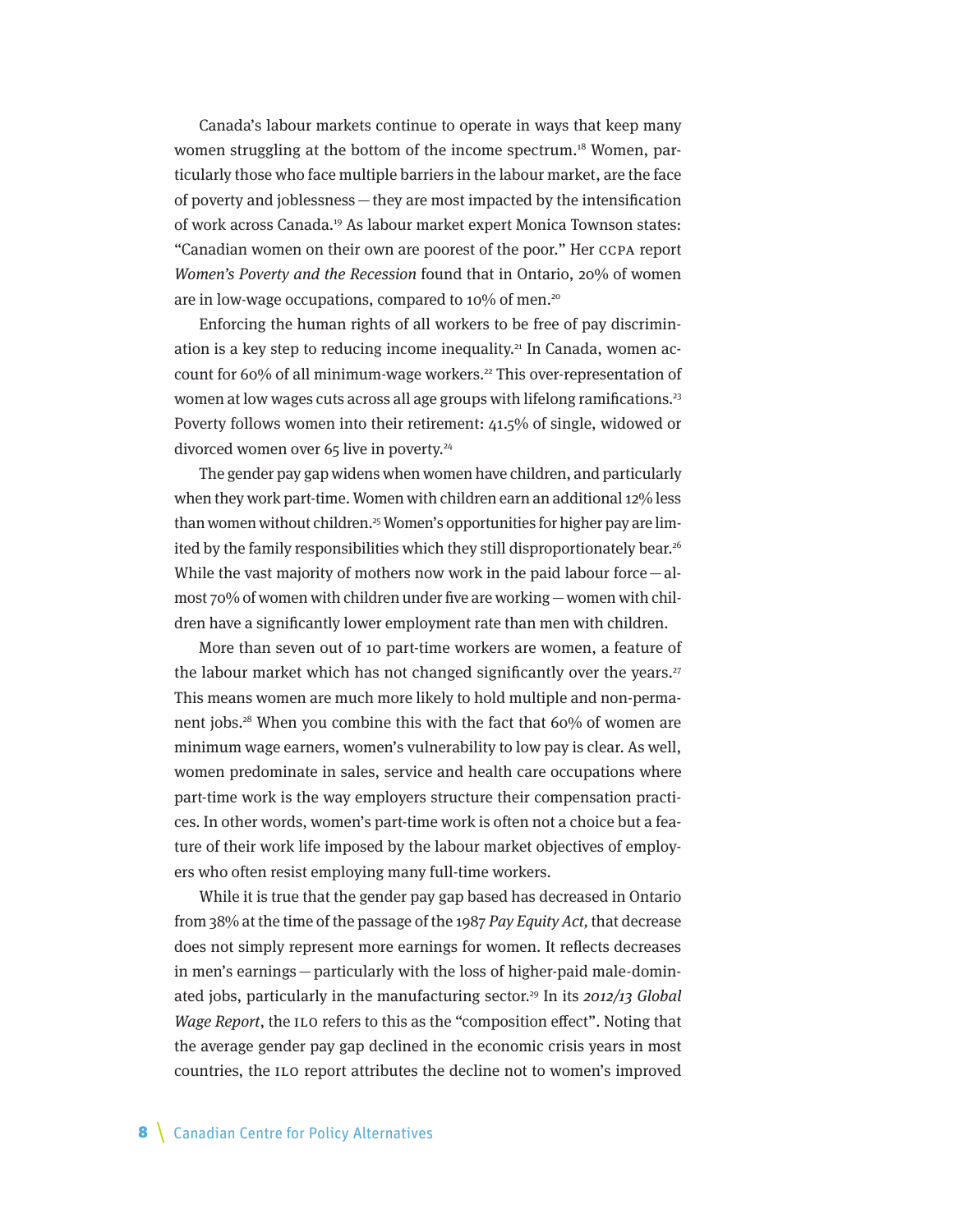situation but, rather, that the labour market circumstances of men have deteriorated.30 Given the increasing human capital attainments of women and their rising labour force participation, the gender pay gap should have significantly decreased on those grounds alone.

The bottom line for women is that bringing home substantially less pay than men affects them throughout their lives, putting women and their children at a higher risk for poverty and reducing their lifetime earnings and retirement income.

Also problematic: Ontario lags behind other countries in closing the gender pay gap. In Australia, for instance, the gender pay gap is about  $17\%$ , based on average weekly full-time earnings.<sup>31</sup> The gender pay gap in the U.S., based on median full-time, full-year earnings, sits at 23%—almost the same as Ontario's gender pay gap based on the same measure.32 It's time for speedier progress.

## **Why Is There Still a Gender Pay Gap?**

Throughout their lives, women face systemic barriers in accessing the same pay as men. According to a report by international pay equity scholar Dr. Pat Armstrong,<sup>33</sup> the gender pay gap is caused by the following three features of Canada's labour market, which interact to yield substantially lower pay for women:

- 1. The majority of women are segregated from men into different work and different workplaces. In Canada, 67% of women work in traditional occupations such as teaching, nursing, clerical, admin or sales and service jobs in 2009;<sup>34</sup>
- 2. In general, women's segregated work is paid less than men's work. The higher the concentration of women, the lower the pay. Women's skills and competencies are undervalued because of their association with women, as are sectors and industries such as health care and services in which women predominate; and
- 3. Women's lower pay reflects the systemic undervaluation of women's work relative to that of men.

The above three factors, Dr. Armstrong writes: "combine to create pervasive and often invisible discrimination…. The size and persistence of the wage gap clearly indicates that the problem does not stem simply from individual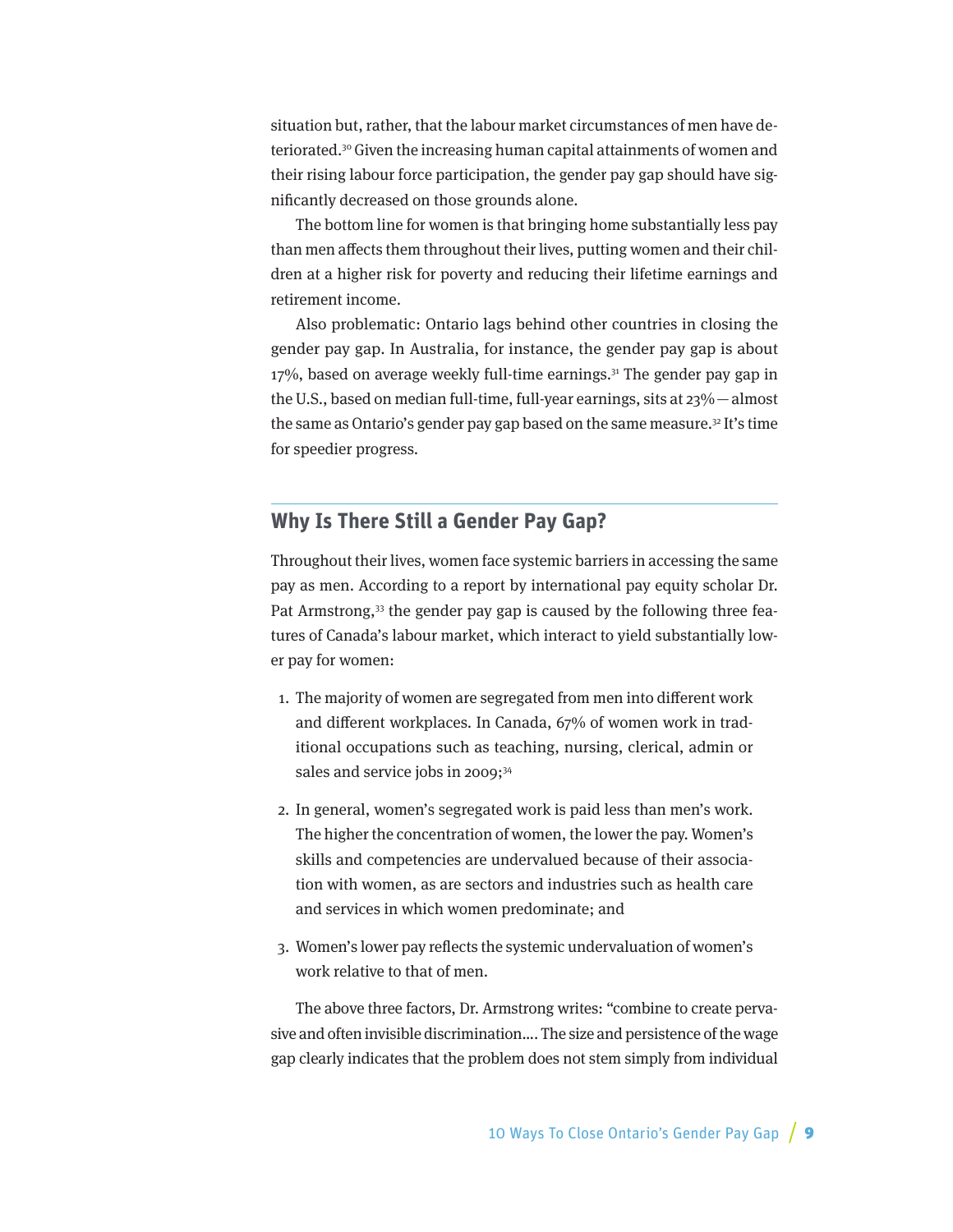women and their capacities or from the practices of a few employers. Although there are certainly differences in the way individual women are treated by individual employers, women as a group face a common set of practices that disadvantage them in the labour force."35 These include: gender-biased compensation and employment practices; absence of employment equity laws; insufficient employment and training supports; lack of affordable child care; and accommodation of care responsibilities. Dr. Armstrong's report sets out a detailed explanation of these and more factors which cause the gender pay gap.

#### **Why Does Closing the Gender Pay Gap Matter?**

Discriminatory pay gaps are a violation of human rights. The right of women to equal pay for work of equal value, as well as equal treatment in pay and employment opportunities, is internationally recognized. This human right has been ratified by Canada and is binding for all provinces. Such obligations require governments to have in place mechanisms which use the maximum available resources to ensure women workers receive pay and employment opportunities without discrimination.<sup>36</sup> As well, Ontario's Pay Equity Act and Human Rights Code represent Ontario's guarantee to its women workers that they will not be denied equal treatment in compensation because they are women.

Closing the gender pay gap helps to create a more equal society. Equality is a centrepiece of effective democratic governance. At the same time, pay equality is also a central economic issue. As stated by the World Economic Forum in its 2013 Global Gender Gap Report: "The most important determinant of a country's competitiveness is its human talent—the skills, education and productivity of its workforce—and women account for one-half of the potential talent base throughout the world."37 The World Bank president also captures this point well: "When countries value girls and women as much as boys and men; when they invest in their health, education, and skills training; when they give women greater opportunities to participate in the economy, manage incomes, own and run businesses—the benefits extend far beyond individual girls and women to their children and families, to their communities, to societies and economies at large."38

Women, families, communities, and the economy suffer when there is pay inequality. The estimated annual lost income potential of Canadian women due to the pay gap, according to a 2005 Royal Bank of Canada report, was \$125 billion.39 Closing the gender pay gap benefits employers and workers by creating quality jobs with fair pay.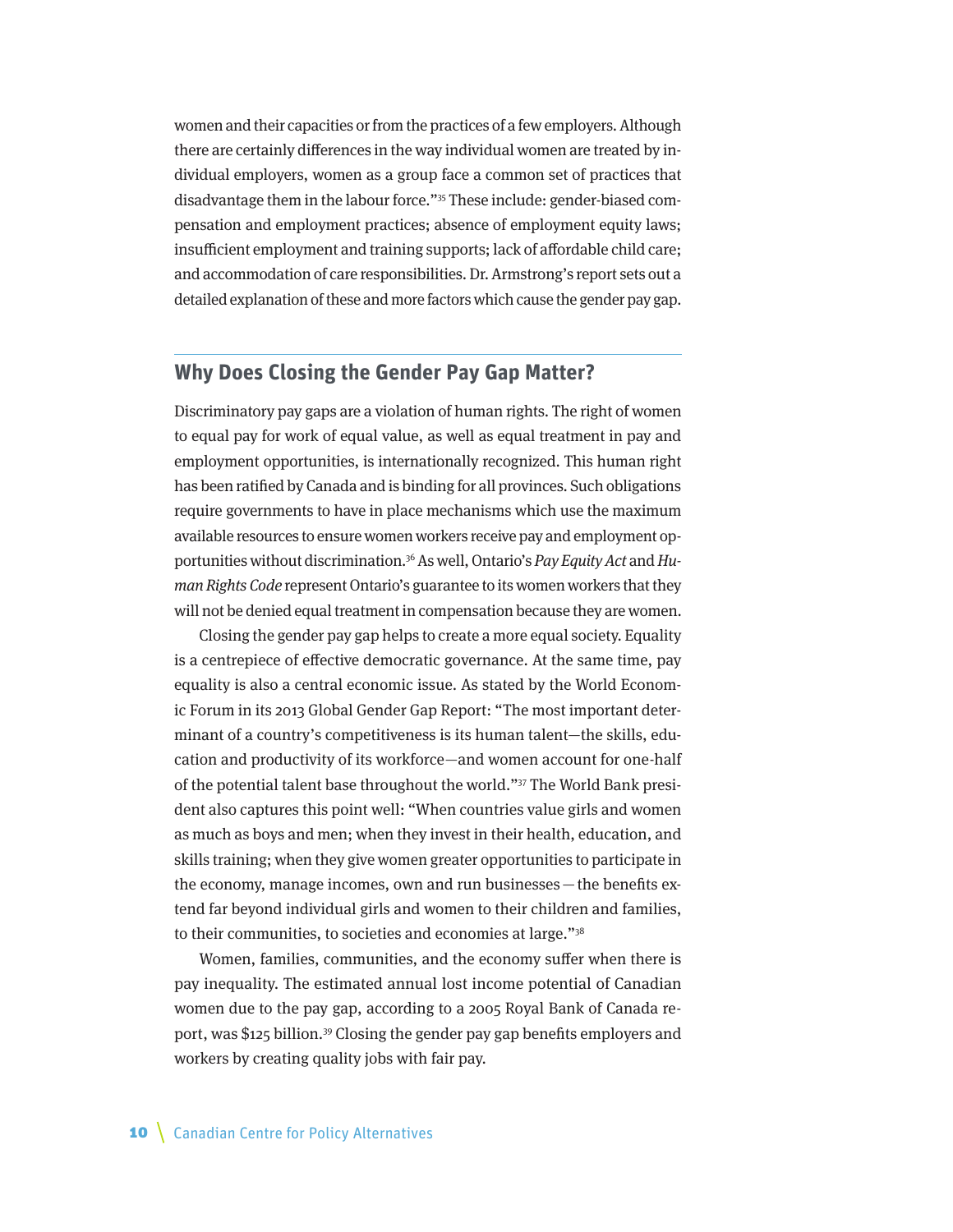## <span id="page-10-0"></span>Part 2: 10 Key Steps for Closing the Gender Pay Gap

GIVEN THE COMPLEXITY of the discriminatory labour market dynamics highlighted above, closing the gender pay gap requires many co-ordinated actions by diverse labour market institutions. This report focuses on the following 10 key steps:

- 1. Treat closing the gap as a human rights priority;
- 2. Raise awareness through annual Equal Pay Days and education;
- 3. Develop closing the gender pay gap plans;
- 4. Enforce and expand pay equity laws;
- 5. Implement employment equity law and policies;
- 6. Promote access to collective bargaining;
- 7. Increase the minimum wage;
- 8. Provide affordable and accessible child care;
- 9. Mainstream equity compliance into government laws and policies;
- 10. Mainstream equity compliance into workplaces and businesses.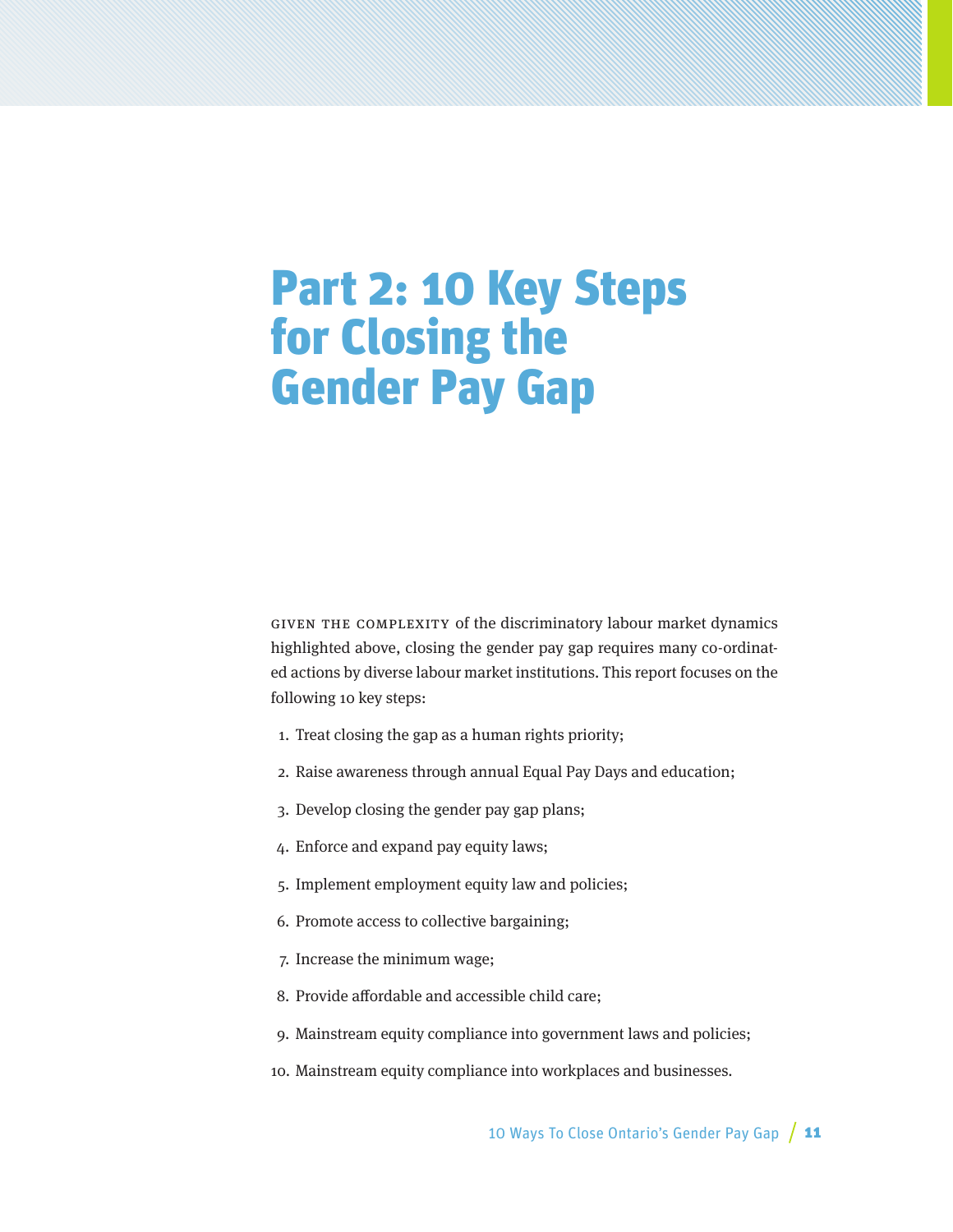### **Step 1: Treat Closing the Gap as a Human Rights Priority**

Closing the gender pay gap has not been given sufficient priority in public policy and employer practices. That has to change. Given that pay and employment discrimination is against the law, measures to close the pay gap should be treated with special importance as a human rights remedy. Women's right to equal pay and employment opportunities is not a frill or a perk to be ignored when inconvenient or costly. Human rights are supposed to be guaranteed. A human rights-based focus keeps this guarantee in the forefront.40 This is particularly important when it comes to discussions about austerity measures. Making those workers who are owed pay equity adjustments or require equality-promoting measures bear the brunt of austerity measures will set back the cause of gender equality many years and will increase, rather than close, the pay gap. Women require effective laws and policies to get an equal place in the labour market before they are asked to bear any share of austerity measures.

Ensuring an equal society is a hallmark of democratic governance. Human rights enforcement is not a partisan issue. It is a fundamental obligation of all those who govern, regardless of their party, to co-operate to take the necessary human rights measures to close the pay gap.

### **Step 2: Raise Awareness Through Annual Equal Pay Days and Education**

Despite the overwhelming evidence of the gender pay gap, there are many who believe it is a matter for the history books. There is a need to raise awareness about the gender pay gap in order to ignite action to close it. Annual Equal Pay Days are a key way to do this.

Equal Pay Days have been proclaimed around the world by governments such as the U.S., the EU, and Australia.<sup>41</sup> No such days have been proclaimed in Canada. U.S. President Barack Obama described its purpose in his 2012 EPD proclamation: "to recognize the full value of women's skills and their significant contribution to the labour force, acknowledge the injustice of wage discrimination and join efforts to achieve equal pay."42

Ontario's Equal Pay Coalition has declared April 9, 2013 Equal Pay Day in Ontario, the same day it is recognized in the U.S.43 This day provides an opportunity to highlight the fact that women in Ontario, on average, would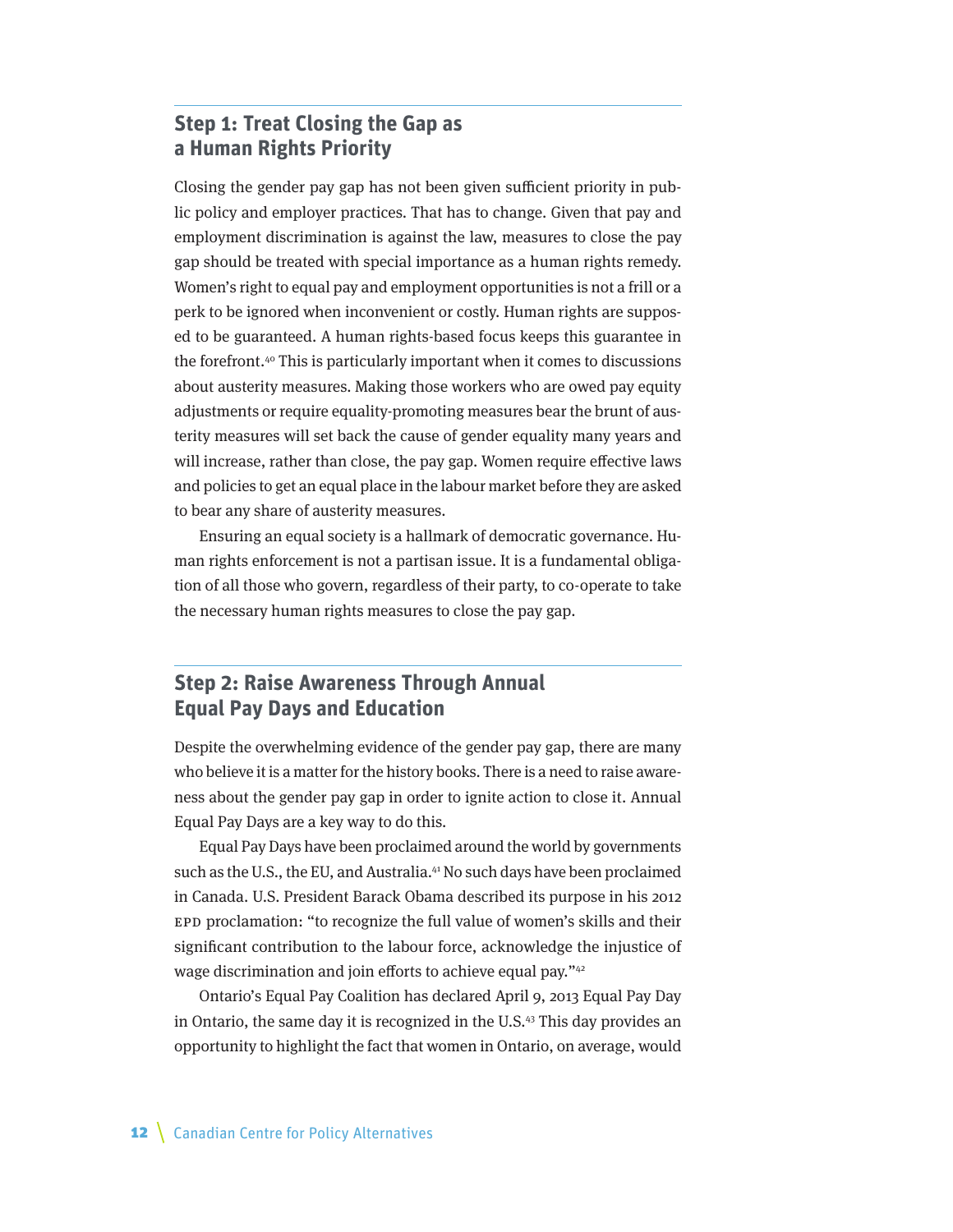have to work more than 15 months into the next year in order to earn match men's annual average earnings.

Awareness of pay and employment equity issues and compliance should also be embedded in educational curriculum. Young students and workers deserve access to the facts and issues about the gender pay gap, so that pay equity compliance measures can truly become an issue for the history books. As well, legislators and policy makers should consider gender pay gap education in order to understand how they can incorporate a pay equity impact analysis into their decision-making.

#### **Step 3: Develop Closing the Gender Pay Gap Plans**

Solving a persistent problem requires leadership and planning—analyzing what works, what doesn't and what further steps or revisions are needed. While governments enshrine planning and consultation mechanisms into their governance structures for key public policy issues like health care and the economy, they have not done so for pay equality.

Creating change of this magnitude requires consultation and a clear action plan with realistic and timely goals, targets and resources. It deserves the same attention as other key issues. For example, the Ontario Ministry of Energy has a long-term energy plan44 and Ontario has detailed long-term plans to build the necessary infrastructure to harness its economic future.45 After many calls for action, Ontario did develop a long-term poverty reduction plan.46 With women consisting of 58.9% of Ontario's working population, securing their economic future without discrimination merits a plan.

The Equal Pay Coalition (EPC) has called on multi-party co-operation to work with the EPC, employers and other equality-seeking stakeholders to develop, implement and resource a province-wide plan to close Ontario's 28% gender pay gap by 2025.47

The breakthrough in pay equity enforcement in Canada came with the passage of the Ontario Pay Equity Act effective January 1, 1988. After years of non-partisan campaigning by the EPC, this law was passed as a result of the 1985 Liberal-NDP Accord where pay equity compliance was a feature of both parties' platforms. Co-operation between those parties at the time of the 1985 minority legislature not only led to Ontario's new law but also stimulated the passage of laws in Quebec and other provinces. While Ontario's gender pay gap has decreased as a result of that law and other measures, the gap is still far too high. There is an opportunity to leverage that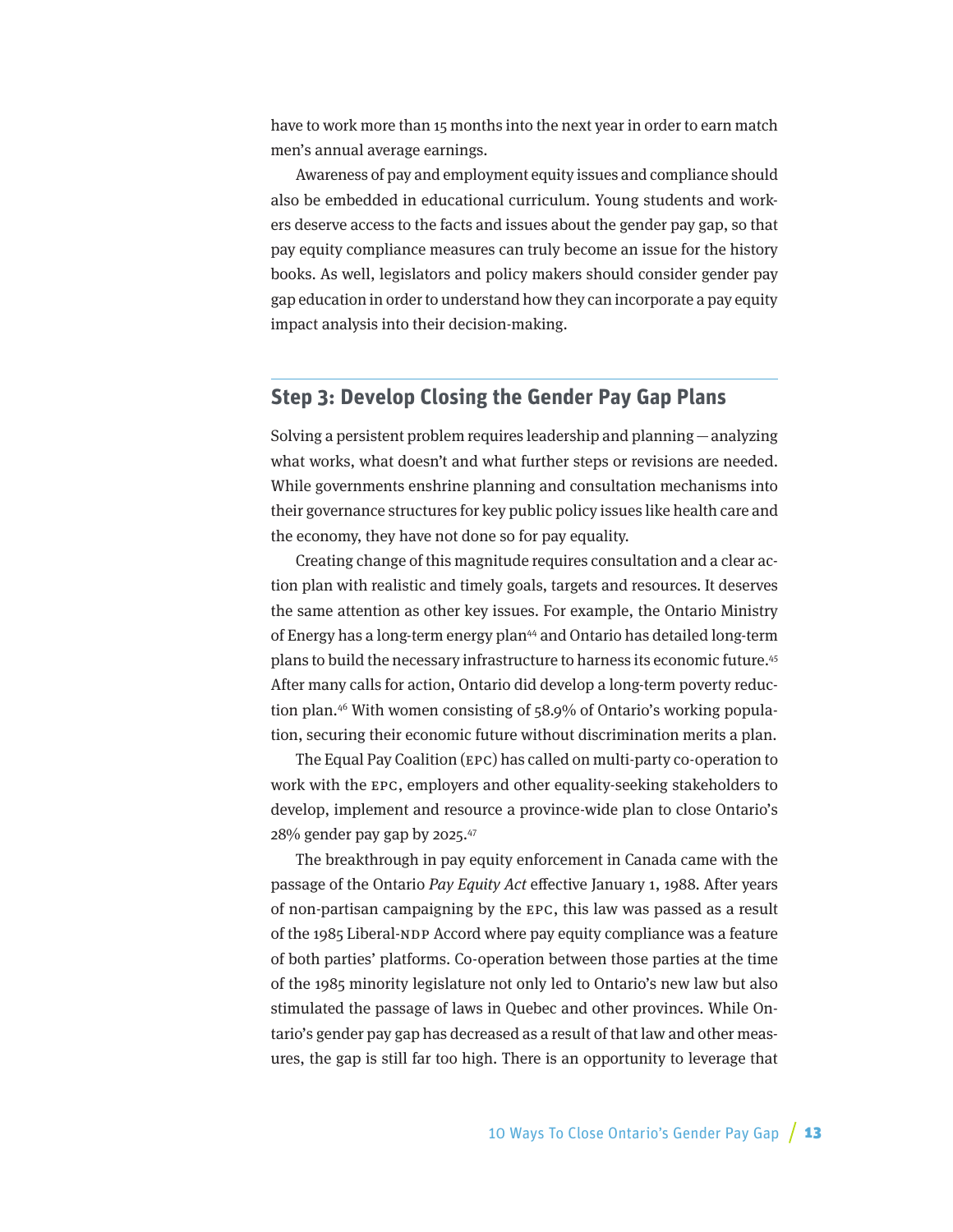same co-operation which brought to life Ontario's pay equity law to take the next generation of steps to close Ontario's gender pay gap.

#### **Step 4: Enforce and Expand Pay Equity Laws**

Pay equity laws and policies are directed at ensuring men and women are paid equally where they do work of equal value. Employment equity laws and policies are directed at ensuring steps are taken to remove barriers and take positive measures to give women equal access to higher paying, often male-dominated work. Both laws and policies are necessary to close the gender pay gap.48

Pay equity laws such as Ontario's Pay Equity Act implement Convention 100 by requiring employers, working with unions, to develop measures to compare the criteria of skill, effort, responsibility, and working conditions in female-dominated work (eg a registered practical nurse) with that of maledominated work, such as a paramedic or IT professional. Where the work is comparable in value but the male job is paid more, the female job must be comparably increased in pay.49

In 1988, with the passage of Ontario's Pay Equity Act, the government pledged an "unalterable commitment" to end pay discrimination.50 Yet the Pay Equity Commission acknowledges there remains widespread non-compliance with the law. As well, women in workplaces with fewer than 10 employees are not covered by the law. Further, not all gender pay gaps are closed by the Pay Equity Act. $51$  There is need to revisit the scope of the Pay Equity Act and its enforcement machinery, as well as to design new pay equity enforcement mechanisms, particularly in non-unionized workplaces.

Sectoral approaches, such in Australia, which has a system of wage awards for sectors, should also be considered. A 2012 Fair Work Australia decision found that women in the social and community services public sector, which was female-dominated, had been underpaid because of the sector's association with women's caring work. Fair Work Australia ordered the wages of about 150,000 community sector workers—such as social workers, caregivers, and child protection workers  $-$  to be increased by between 19% (\$6,000) and 41% (\$24,000). The Tribunal had previously concluded that women workers in the community and disability sectors were underpaid compared to public service workers doing similar jobs and that gender was one of the reasons workers were being undervalued in the sector. The new rates were ordered to be to be phased in over eight years.<sup>52</sup> The 2004 Feder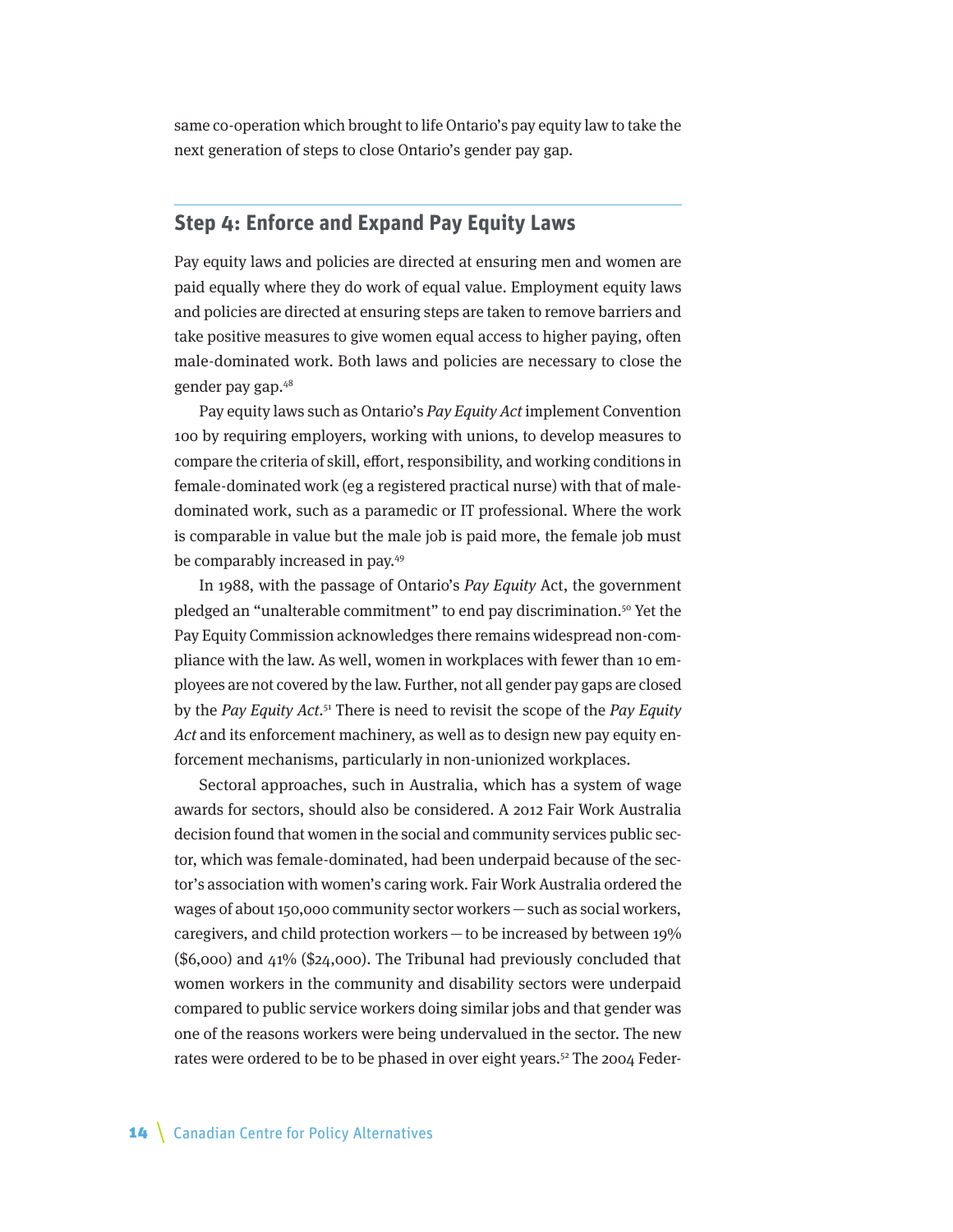al Pay Equity Task Force Report also contains important recommendations for effective enforcement of the human right to pay equity for women's jobs $53$ 

Another important set of pay equity tools include laws and policies that require pay transparency in the workplace. In many non-unionized workplaces, employers require employees to keep their pay secret. The pay in unionized workplaces is publicly available in the collective agreement. In the United States, the Lily Ledbetter law provides that an employee cannot be fired or disciplined for sharing information about their pay. The Fair Pay Act now before the U.S. Congress would require employers to share job compensation information with the Equal Employment Opportunities Commission.<sup>54</sup>

#### **Step 5: Implement Employment Equity Laws and Plans**

Employment equity laws and policies should be implemented to require employers to plan to end discriminatory practices facing women, racialized and Aboriginal peoples, people living with disabilities, and others who are similarly disadvantaged.<sup>55</sup> In 1995, Ontario repealed its *Employment Equity* Act, which addressed workplace discrimination in recruitment, employment conditions and retention. The 2004 Federal Pay Equity Task Force Report documented the pay disparities faced by these groups and called for strengthened laws to address them. The federal government rejected the recommendations from this report and, instead, passed the Public Sector Equitable Compensation Act, which eliminated women's right to claim pay equity entitlements under the Canadian Human Rights Act.<sup>56</sup>

Even without specialized employment equity laws in place, the existing human rights jurisprudence requires that employers take employment equity measures in order to comply with their obligations under human rights codes and collective agreements as well as other human-rights related laws, such as Labour Relations Act and the Employment Standards Act.<sup>57</sup>

### **Step 6: Promote Access to Collective Bargaining**

Unionization is one of the most effective pay equity tools. One reason that the pay gap has decreased over the years is the increasing unionization of women, particularly in the public sector. The union advantage in pay is, on average, \$5.11 per hour compared to non-unionized workers.58 In Ontario, where unions are given a joint role with employers to create pay equity plans, unionized women are much more likely to receive pay equity adjustments.59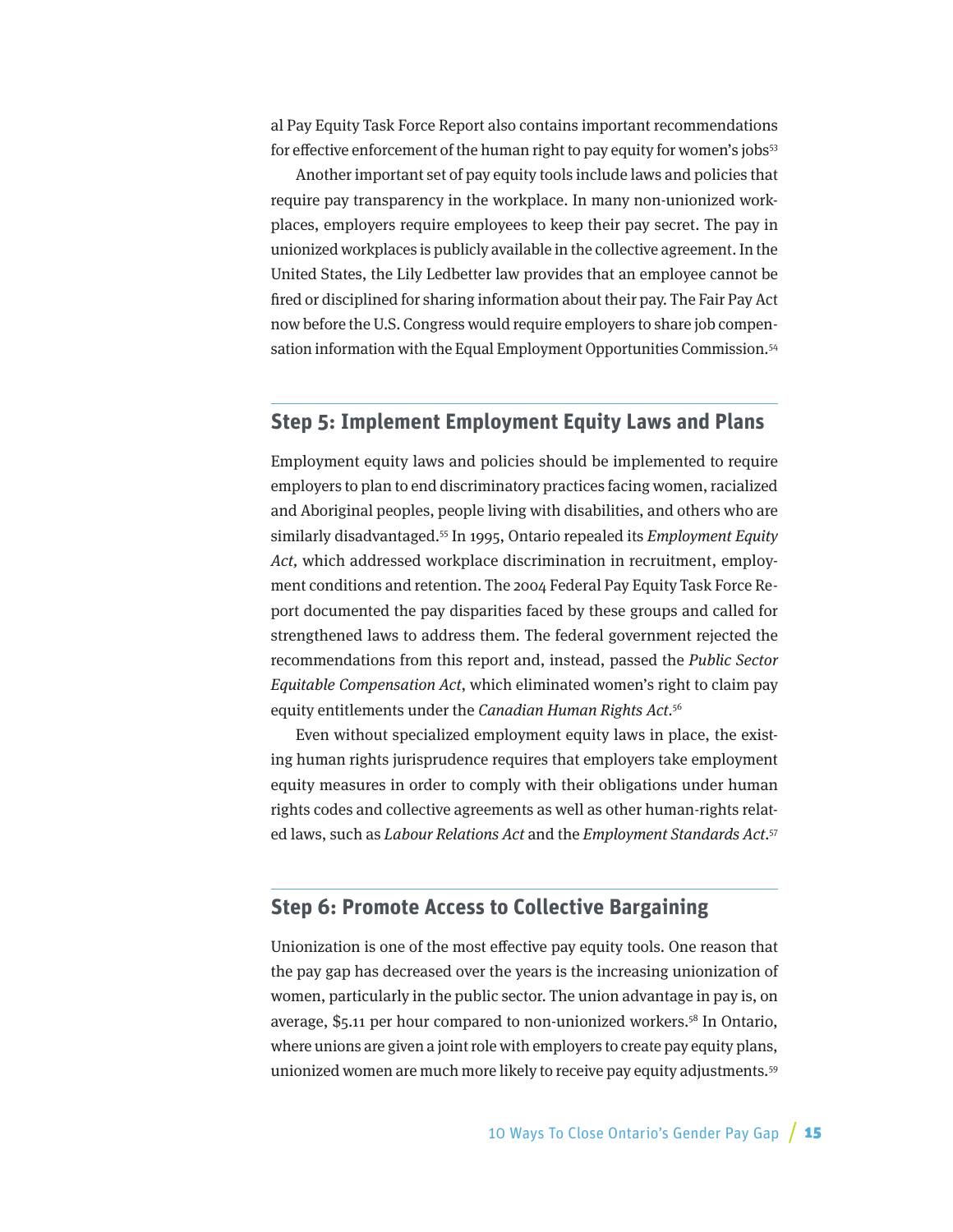With the reduction in male-dominated and often unionized manufacturing jobs, the unionization rate for women is now 31.1%, compared to 28.2% for men—although much of that is due to their high presence in public sector jobs.<sup>60</sup> The private sector unionization rate for women is 12.5% compared to 19.0% for men because of their higher presence in sales and service occupations. Unionized part-time workers have higher hourly earnings and work more hours, leading to average weekly earnings of \$427.26 versus \$240.39 for non-unionized part-time workers. But collective bargaining rights have been weakened in Ontario and across the country.<sup>61</sup> As well, the privatization of public services has contributed to women losing the important pay equity gains they made as unionized workers in the public sector. Steps need to be taken to facilitate rather than restrict unionization.

### **Step 7: Increase the Minimum Wage**

With women forming the majority of Ontario's 534,000 minimum wage workers, any increase to statutory minimum wage laws serves as a down payment on closing the pay gap. Indexing the minimum wage to automatically reflect the rising cost of living reduces poverty and income inequality.<sup>62</sup> Ontario's minimum wage has been frozen at \$10.25 for three years. The threeyear freeze has effectively lowered the income of minimum wage earners by 7%, widening the inequality gap. The living wage in Kingston for two-wage earners and two children was calculated to be \$16.29<sup>63</sup> Workers' Action Centre, ACORN, and other groups are urging the provincial government to raise the minimum wage to  $$14$  per hour and index it to inflation.<sup>64</sup>

#### **Step 8: Provide Affordable and Accessible Child Care**

"Child care is the ramp that provides equal access to the workforce for mothers."65 These words from Supreme Court of Canada Justice Rosalie Abella in her 1984 the Royal Commission on Equality in Employment still ring true today. Women with children earn much less money. Many women work parttime because they lack affordable child care options. The 2011 YWCA report Educated, Employed and Equal documents the role of child care as a key step to obtaining economic gender equality. The report notes that mothers with children under five are at a 66.5% workforce participation rate. It states: "With a workforce that is increasingly well-educated and in which more women than men are obtaining university and college educations, a national plan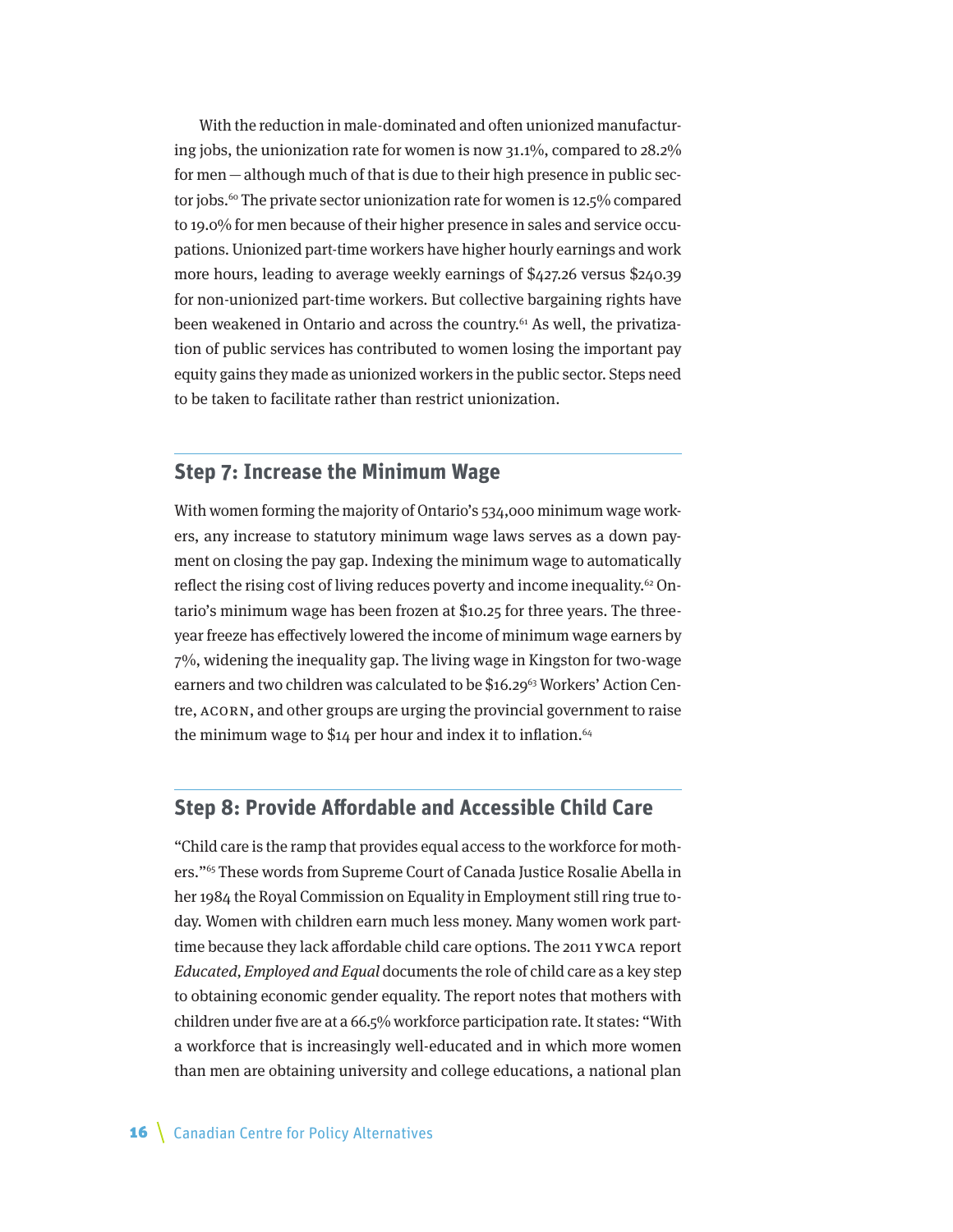to ensure comprehensive access to quality, affordable early learning and child care services is essential to Canadian prosperity, a crucial support for children and parents and a common-sense response to a changed society. As a choice for parents, early learning and child care services should be as normalized in our social structure as the public school system."<sup>66</sup>

Yet, nearly 30 years after the Abella Report and despite many other reports calling for affordable, high quality child care, Ontario has made little progress in access. In Ontario, there are licensed spaces for just one in five children and fees are upwards of \$40 to \$60 per day, per child.<sup>67</sup>

A recent study by Pierre Fortin and colleagues from the Université de Sherbrooke showed an increase of as much as 9% in the number of mothers who found employment in the years following the creation of Quebec's publicly funded child care program. They estimate there are 70,000 more mothers working than if the program did not exist. Investing in child care also creates good jobs for women.68 A recent report from TD Economics determined the employment multiplier for the early childhood education sector—which measures the number of jobs created per million dollars of increased output in a given sector—to be  $36.9$ . This was by far the highest across all industries, suggesting that early childhood education does not only provide significant benefits to children, families and the economy, but it provides a better return on investment than many other sectors.<sup>69</sup>

### **Step 9: Mainstream Equity Compliance into Government Employment and Policies**

Under international standards, governments are responsible for creating and sustaining the legal, policy and economic framework to end unlawful systemic pay discrimination. Governments are the guardians of human rights and responsible for enacting equality-promoting mechanisms and resourcing those mechanisms to a practical degree. While Canada has ratified all of these conventions, current pay gaps show it is failing to take all required measures—using maximum available resources—to ensure equality-seeking groups can earn pay without discrimination.70

Public policies often draws on an approach that assumes all workers face circumstances similar to predominant able-bodied, white, male workers. They fail to account for the different and unequal circumstances facing women, particularly those who are racialized, Aboriginal, have disabilities or are poor. All social and economic policies should be vetted by govern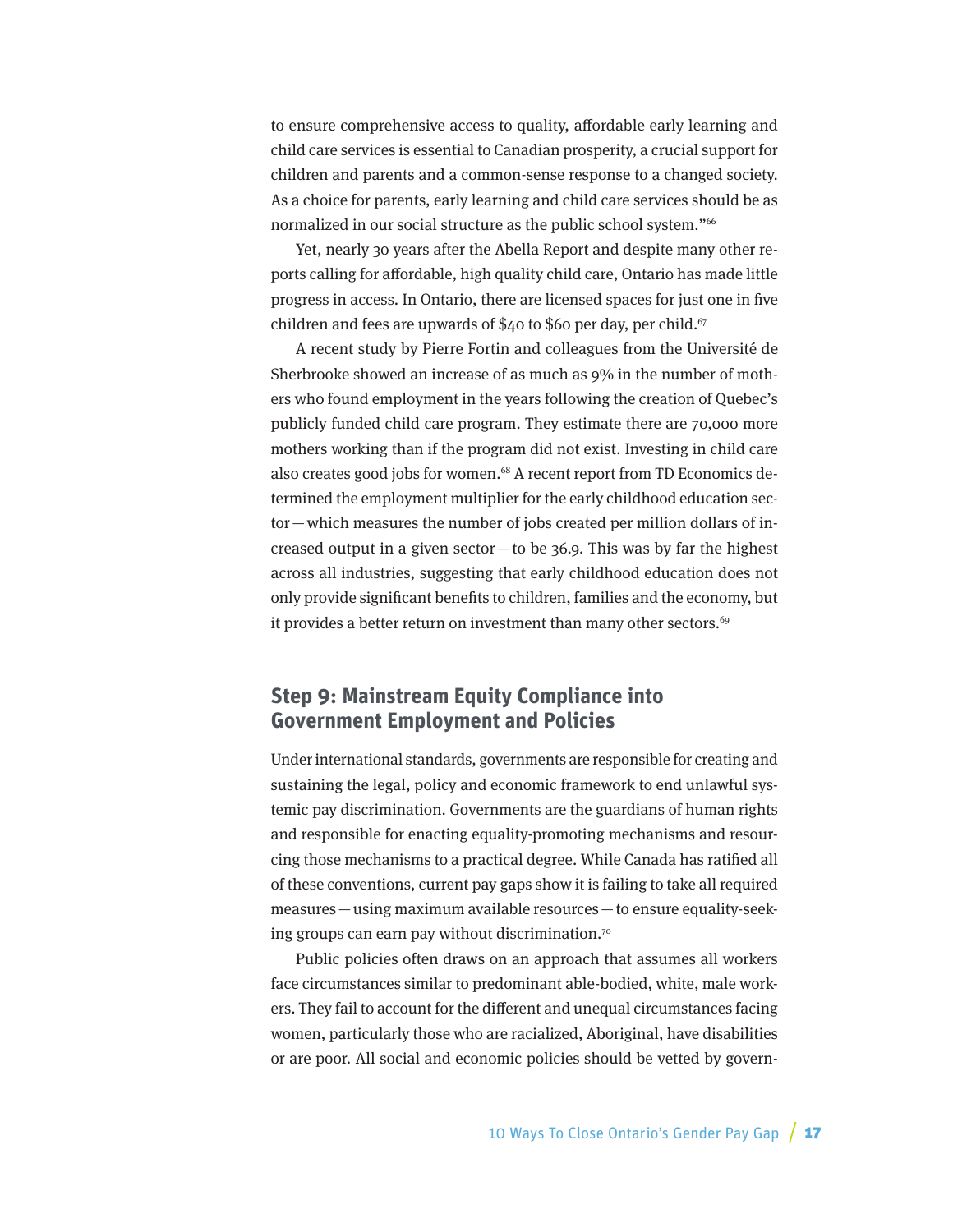ment departments for their impact, answering this question: do they help close or widen gender pay gaps? Cabinet policy submissions should include a sign off to ensure proposed laws and policies have been reviewed for their contribution to closing these pay gaps. Labour market knowledge, research and monitoring that is sensitive to human rights is key to an effective pay equity compliance system.

As well, government must address its role as an employer, not just a law and policy maker. The rising participation of women in public sector employment over the past 40 years has contributed to closing the gender pay gap. With 60% of public sector jobs held by women, such employment is a major equalizing force. Women employed in Ontario's public sector are paid 4.5% more compared to women working in the private sector. Yet public sector cutbacks in jobs and public services also disproportionately affect women, not only in terms job loss but also in terms of women having to increase their care responsibilities for children and the elderly when public services are no longer available.<sup>71</sup>

Government contracts are another good way to help close the pay gap. With thousands of such contracts, procurement policies should include a requirement that the goods and services provided by organizations and businesses comply with pay equity and human rights laws. This needs to be backed up by provincial monitoring and enforcement so that those failing to comply lose such contracts.

### **Step 10: Mainstream Compliance into Workplaces and Businesses**

Employers also need to mainstream equity compliances into their workplace practices, including analyzing the impact of recruitment and retention practices, pay and promotion structures, and conditions of work on vulnerable groups. Along with achieving and maintaining equal pay for work of equal value as required by the Pay Equity Act, employers also need to comply with employment equity obligations which, as noted above, are either required as a result of general human rights laws or through specialized employment equity laws.<sup>72</sup>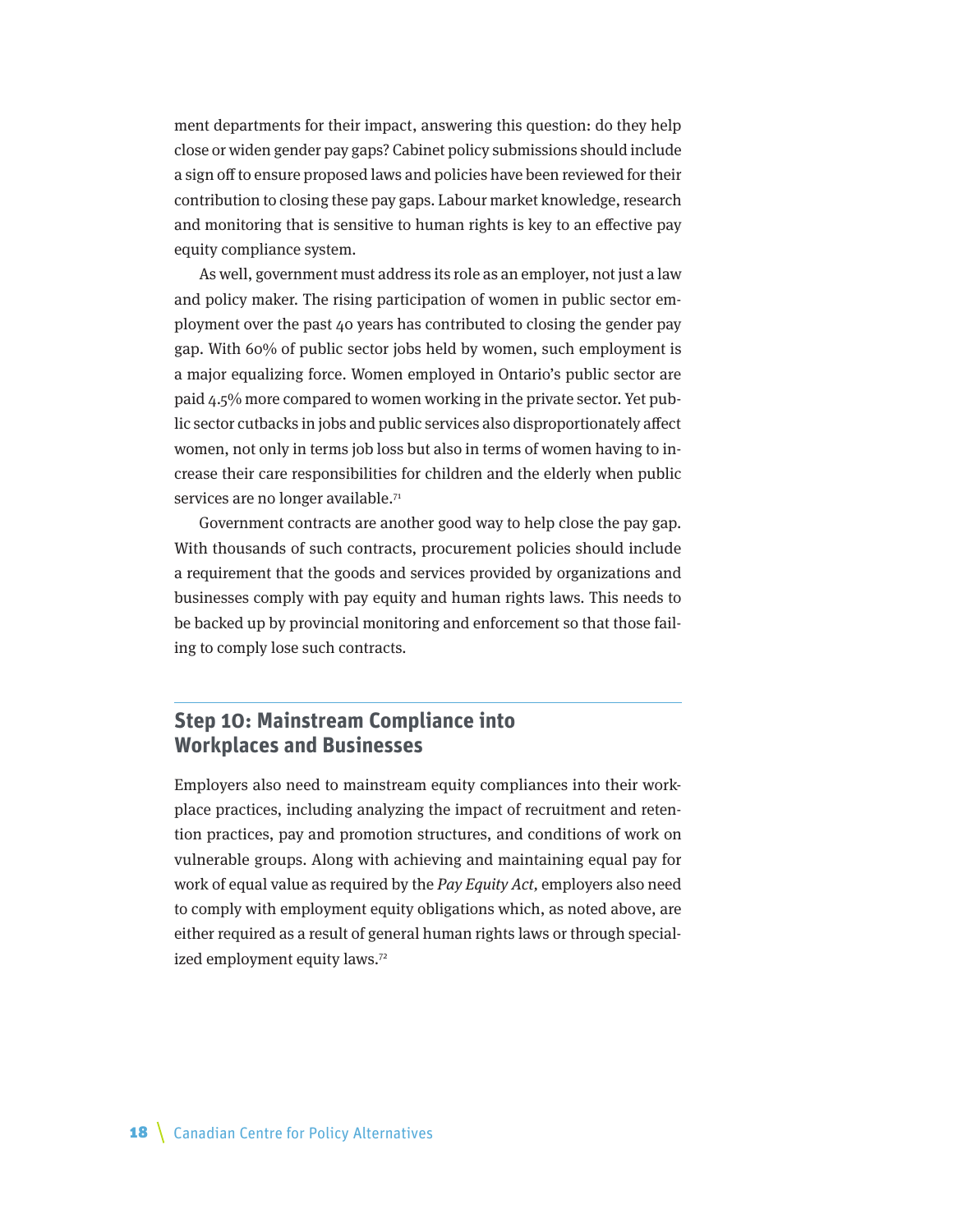# <span id="page-18-0"></span>Conclusion

PAYING WOMEN FAIRLY and providing them with equal opportunities in the labour market is essential to getting Ontario's economy back on track. Working women power Ontario's economy. Closing the gender pay gap is one of the key building blocks for forging a fair, productive and sustainable society. It is also a fundamental human right. This report outlines 10 steps to close the gender pay gap, in order to restore fairness to Ontario's labour market and reduce persistent income inequality that disproportionately affects working women.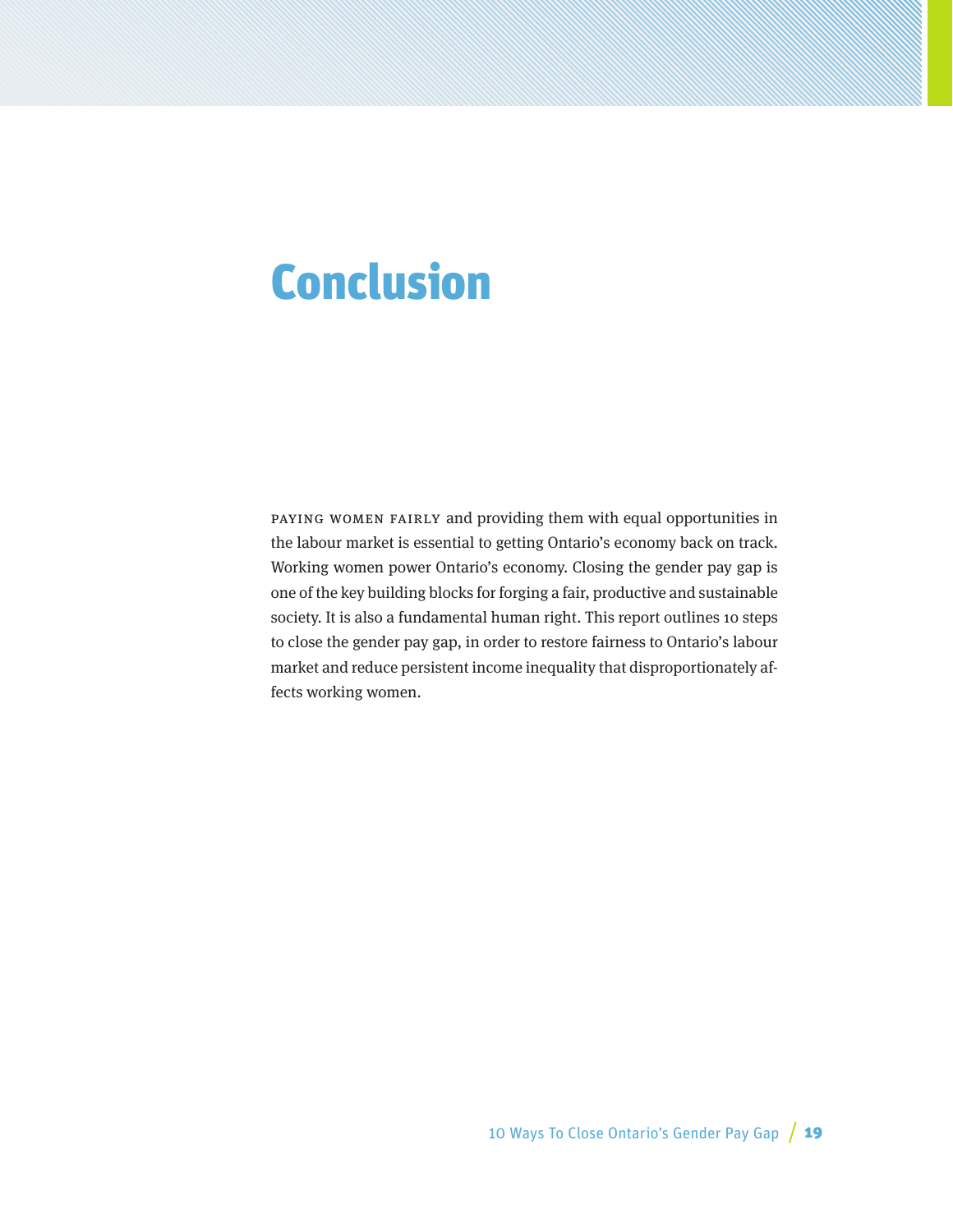## <span id="page-19-0"></span>Notes

**1** See: Falling Behind: Ontario's Backslide into Widening Poverty, Growing Poverty and Cuts to Social Programs. A Report of the Common Front, 2012, http://www.weareontario.ca/wp-content/ uploads/OCF-RPT-FallingBehind-20120829.pdf.

**2** See Pat Armstrong, "Equal Pay For Work of Equal Value, Expert Report dated June 2008, prepared for the Public Service Alliance of Canada in the Federal Court of Canada proceeding, Public Service Alliance of Canada and Nycole Turmel v. Her Majesty the Queen in Right of Canada, Court File No. T-1949-00. This report details the history of gender-based wage inequality in Canada and provides a detailed review of the factors explaining the gender wage gap as well as the history of legislative responses to gender-based wage inequality. See also Mary Cornish, Closing The Global Gender Pay Gap: Securing Justice for Women's Work (2007). Comparative Labor Law & Policy Journal  $28(2)$  and "Analysis Note: The Gender Pay Gap in the EU - What Policy Responses?" by Mark Smith for the European Commission, and World Bank Report: Gender Earnings Gaps in the World, 2012, [http://siteresources.worldbank.org/INTWDR2012/Resourc](http://siteresources.worldbank.org/INTWDR2012/Resources/7778105-1299699968583/7786210-1322671773271/nopo-wage-decompositions-april20-2011.pdf) [es/7778105-1299699968583/7786210-1322671773271/nopo-wage-decompositions-april20-2011.pdf](http://siteresources.worldbank.org/INTWDR2012/Resources/7778105-1299699968583/7786210-1322671773271/nopo-wage-decompositions-april20-2011.pdf)

**3** "A Living Wage As A Human Right", Canadian Centre for Policy Alternatives, (2012).

**4** Statistics Canada, 2010 Labour Force Survey, Table 202-0104, sorted for Ontario, all average male female earnings ratio for all earners, [http://www5.statcan.gc.ca/cansim/pick-choisir?lan](http://www5.statcan.gc.ca/cansim/pick-choisir?lang=eng&p2=33&id=2020104) [g=eng&p2=33&id=2020104](http://www5.statcan.gc.ca/cansim/pick-choisir?lang=eng&p2=33&id=2020104). see also statistics from the Pay Equity Commission of Ontario which shows as well a 28% gender pay gap based on 2006 census data. [http://www.payequity.gov.](http://www.payequity.gov.on.ca/en/about/pubs/genderwage/wagegap.php) [on.ca/en/about/pubs/genderwage/wagegap.php](http://www.payequity.gov.on.ca/en/about/pubs/genderwage/wagegap.php).

**5** Statistics Canada, 2010, Labour Force Survey,Table 202-0104 –sorted for Ontario full time full year male female earnings ratio, available at: http://www5.statcan.gc.ca/cansim/pick-choisir? lang=eng&p2=33&id=2020104.

**6** Statistics Canada, 2010, Labour Force Survey Table 202-0104 sorted for Canada, full-time—full year average earnings male female ratio. http://www5.statcan.gc.ca/cansim/pick-choisir?lang =eng&p2=33&id=2020104.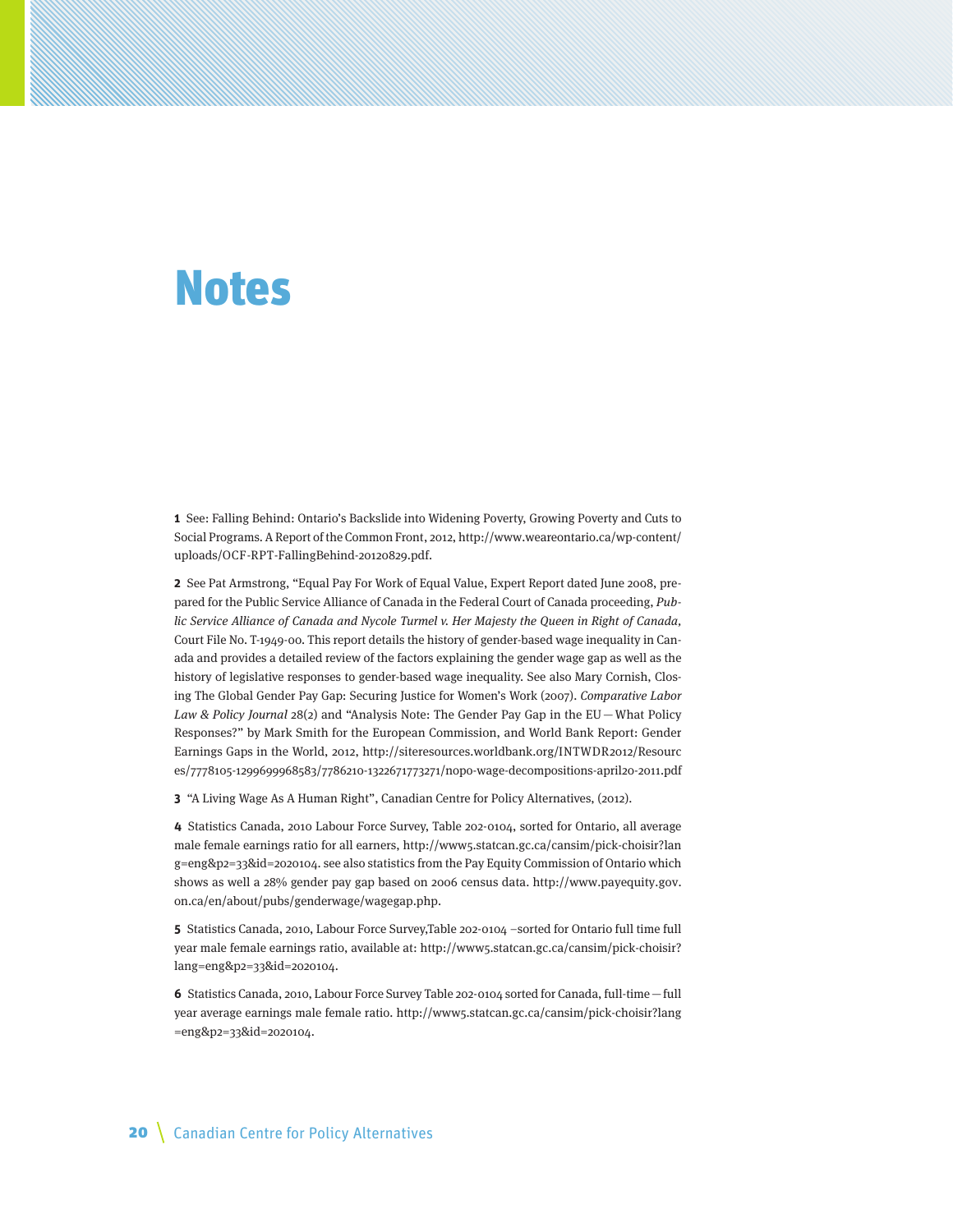**7** See "Why Has the Gender Wage Gap Narrowed? By Marie Drolet, Statistics Canada, Spring, 2011 Perspectives on Labour and Income.

**8** ILO Convention 100: C100 - Equal Remuneration Convention, 1951 (No. 100), available at: http://www.ilo.org/dyn/normlex/en/f=1000:12100:0::NO::P12100\_ILO\_CODE:C100 and ILO Convention 111: C111 - Discrimination (Employment and Occupation) Convention, 1958 (No. 111), available at: http://www.ilo.org/dyn/normlex/en/fp=NORMLEXPUB:12100:0::NO:12100 :P12100\_ILO\_CODE:C111

**9** This is calculated based on 28% of 47 years, which is the working life from age 18 to 65, (assuming you're lucky enough to retire at 65).

**10** See [http://www.payequity.gov.on.ca/en/about/pubs/genderwage/wagegap.php.](http://www.payequity.gov.on.ca/en/about/pubs/genderwage/wagegap.php)

**11** See<http://www.statcan.gc.ca/pub/89-503-x/2010001/article/11387/tbl/tbl002-eng.htm>. 2009 data

**12** See Women in Canada, A Gender-Based Statistical Report, Statistics Canada, 2010–11 edition. http://www.statcan.gc.ca/pub/89-503-x/89-503-x2010001-eng.htm

**13** http://www.statcan.gc.ca/pub/89-503-x/2010001/article/11542-eng.htm.

**14** See<http://www.statcan.gc.ca/pub/89-503-x/2010001/article/11388-eng.pdf>. See also [http://](http://jobs.aol.com/articles/2012/10/24/gender-pay-gap-persists-new-female-grads-earn-7-600-less-than/) [jobs.aol.com/articles/2012/10/24/gender-pay-gap-persists-new-female-grads-earn-7-600-less-than/.](http://jobs.aol.com/articles/2012/10/24/gender-pay-gap-persists-new-female-grads-earn-7-600-less-than/)

**15** See Canada's Colour Coded Labour Market—The Gap for Racialized Workers, by Sheila Block and Grace Edward Galabuzzi, March 2011 Canadian Centre for Policy Alternatives Report. See also the 2004 Federal Pay Equity Task Force Final Report concluded that, in addition to women, members of visible minorities, Aboriginal peoples and persons living with disabilities have all suffered historical economic disadvantage and discrimination in terms of access to jobs and lower earnings compared to other workers in Canada. The Report recommended pay equity enforcement mechanisms for these groups as well. Federal Pay Equity Task Force Final Report, 2004, supra. p. 12–47 and 196–199.

**16** See [http://www.wellesleyinstitute.com/news/with-2-women-leaders-can-we-build-a-gender](http://www.wellesleyinstitute.com/news/with-2-women-leaders-can-we-build-a-gender-balanced-budget/)[balanced-budget.](http://www.wellesleyinstitute.com/news/with-2-women-leaders-can-we-build-a-gender-balanced-budget/)

**17** "A Living Wage as a Human Right", Mary Cornish, Canadian Centre for Policy Alternatives,(2012).

**18** Falling Behind: Ontario's Backslide into Widening Inequality, Growing Poverty and Cuts to Social Programs: A Report of the Ontario Common Front and Fact Sheets, August 29, 2012 by Natalie Mehra,– See We are Ontario website [www.weareontario.ca.](http://www.weareontario.ca)

**19** Lars Osberg and Andrew Sharpe, Centre for Study of Living Standards, Beyond GDP: Measuring Economic Well Being In Canada and the Provinces: 1981–2010 (September 201) 40 and see "Women's Poverty and the Recession" by Monica Townson,

**20** See See also, "Canadian Women on Their Own Are the Poorest of the Poor" their own are poorest of the poor, http://www.policyalternatives.ca/publications/commentary/canadian-womentheir-own-are-poorest-poor. and "Women's Poverty and the Recession" by Monica Townson, Canadian Centre for Policy Alternatives, 2009 at p. 16. ,http://www.policyalternatives.ca/sites/default/ files/uploads/publications/National\_Office\_Pubs/2009/Womens\_Poverty\_in\_the\_Recession.pdf.

**21** Armine Yalnizyan, Canadian Centre for Policy Alternatives, Ontario's Growing Gap: Time for Leadership (2007). 5.

**22** Source: Perspectives on Labour and Income, 2009 LFS data (Canada) [http://www.statcan.gc.ca/](http://www.statcan.gc.ca/pub/75-001-x/topics-sujets/minimumwage-salaireminimum/minimumwage-salaireminimum-2008-eng.htm) [pub/75-001-x/topics-sujets/minimumwage-salaireminimum/minimumwage-salaireminimum-](http://www.statcan.gc.ca/pub/75-001-x/topics-sujets/minimumwage-salaireminimum/minimumwage-salaireminimum-2008-eng.htm)[2008-eng.htm](http://www.statcan.gc.ca/pub/75-001-x/topics-sujets/minimumwage-salaireminimum/minimumwage-salaireminimum-2008-eng.htm).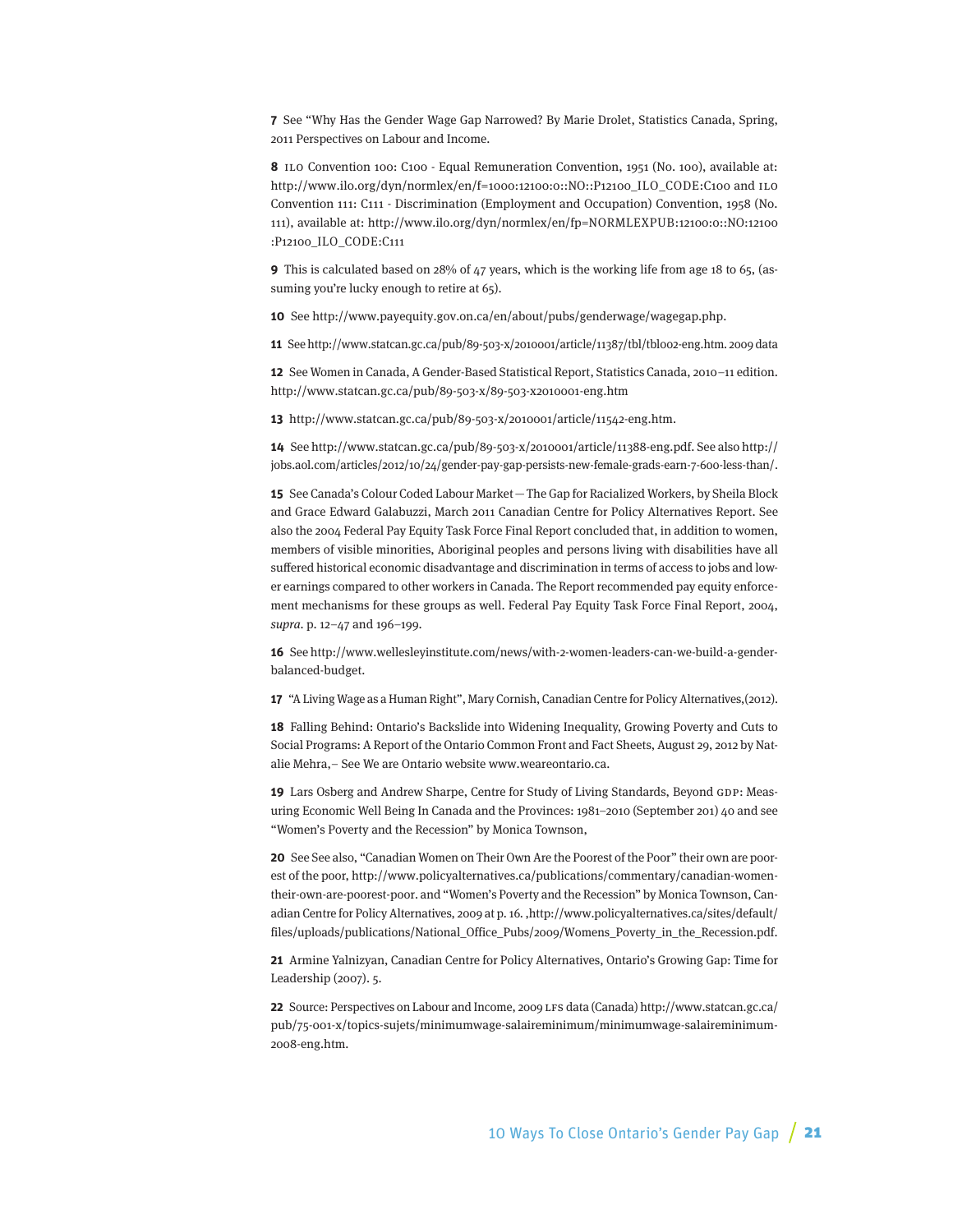**23** Perspectives on Labour and Income, 2009 LFS data (Canada) see [http://www.statcan.gc.ca/](http://www.statcan.gc.ca/pub/75-001-x/topics-sujets/minimumwage-salaireminimum/minimumwage-salaireminimum-2008-eng.htm) [pub/75-001-x/topics-sujets/minimumwage-salaireminimum/minimumwage-salaireminimum-](http://www.statcan.gc.ca/pub/75-001-x/topics-sujets/minimumwage-salaireminimum/minimumwage-salaireminimum-2008-eng.htm)[2008-eng.htm.](http://www.statcan.gc.ca/pub/75-001-x/topics-sujets/minimumwage-salaireminimum/minimumwage-salaireminimum-2008-eng.htm)

**24** Statistics Canada Table 202-0802—catalogue no. 75-202-XIE. "Persons in low income before tax, by prevalence in percent," Available online at:<http://www.statscan.ca/english/Pgdb/famil41a.htm>

**25** See Statistics Canada Report "Economic Well-being" Cara Williams (2010), [http://www.](http://www.statcan.gc.ca/pub/89-503-x/2010001/article/11388-eng.pdf) [statcan.gc.ca/pub/89-503-x/2010001/article/11388-eng.pdf](http://www.statcan.gc.ca/pub/89-503-x/2010001/article/11388-eng.pdf) at page 17.

**26** 13.4% of women working part-time said they did so because of family responsibilities. See <http://www.statcan.gc.ca/pub/89-503-x/2010001/article/11387-eng.pdf>.

**27** See [http://www.statcan.gc.ca/pub/89-503-x/2010001/article/11387-eng.pdf.](http://www.statcan.gc.ca/pub/89-503-x/2010001/article/11387-eng.pdf)

**28** See <http://www.statcan.gc.ca/pub/89-503-x/2010001/article/11387-eng.pdf>.

**29** See "Why Has the Gender Wage Gap Narrowed? By Marie Drolet, Statistics Canada, Spring, 2011 Perspectives on Labour and Income.

**30** Global Wage Report, 2012/13, Wages and Equitable Growth, at pp.4–7, International Labour Organization, See also, "Why Has the Gender Wage Gap Narrowed? By Marie Drolet, Statistics Canada, Spring, 2011 Perspectives on Labour and Income.

**31** See Best Practice Guide, Gender Pay Equity. Fair Work Australia Ombudsman at p. 3, [http://](http://www.fairwork.gov.au/BestPracticeGuides/06-Gender-pay-equity.pdf) [www.fairwork.gov.au/BestPracticeGuides/06-Gender-pay-equity.pdf](http://www.fairwork.gov.au/BestPracticeGuides/06-Gender-pay-equity.pdf).

**32** See Statistics Canada, Table 202-0102, CLFS. See "Tackling the Gender Pay Gap in the European Union", European Commission, 2013, http://ec.europa.eu/justice/gender-equality/files/ gender\_pay\_gap/gpg\_brochure\_2013\_final\_en.pdf.

**33** See Pat Armstrong, "Equal Pay For Work of Equal Value, Expert Report dated June 2008, supra.

**34** See [http://www.statcan.gc.ca/pub/89-503-x/2010001/article/11387-eng.htm.](http://www.statcan.gc.ca/pub/89-503-x/2010001/article/11387-eng.htm)

**35** Pat Armstrong, "Equal Pay For Work of Equal Value", Expert Report at p. 12008 Report at p.1.

**36** Mary Cornish, Fay Faraday, Elizabeth Shilton, "Canada's International and Domestic Human Rights Obligations to Ensure Pay Equity: Obligations to Design an Effective, Enforceable and Pro-Active Federal Law", 2002, unpublished research paper prepared for the Federal Pay Equity Task Force.

**37** Global Gender Gap Report, World Economic Forum, at p. 29., [http://www3.weforum.org/](http://www3.weforum.org/docs/WEF_GenderGap_Report_2012.pdf) [docs/WEF\\_GenderGap\\_Report\\_2012.pdf.](http://www3.weforum.org/docs/WEF_GenderGap_Report_2012.pdf)

**38** "Evidence and Impact: Closing the Gender Gap", speech by World Bank President Jim Yong Kim to the U.S. State Department, [http://www.worldbank.org/en/news/speech/2012/07/19/](http://www.worldbank.org/en/news/speech/2012/07/19/remarks-world-bank-group-president-jim-yong-kim-evidence-impact-closing-gender-gap) [remarks-world-bank-group-president-jim-yong-kim-evidence-impact-closing-gender-gap](http://www.worldbank.org/en/news/speech/2012/07/19/remarks-world-bank-group-president-jim-yong-kim-evidence-impact-closing-gender-gap). See also "World Bank Development Report 2012" at pg. 254, [http://siteresources.worldbank.org/](http://siteresources.worldbank.org/INTWDR2012/Resources/7778105-1299699968583/7786210-1315936222006/Complete-Report.pdf) [INTWDR2012/Resources/7778105-1299699968583/7786210-1315936222006/Complete-Report.pdf](http://siteresources.worldbank.org/INTWDR2012/Resources/7778105-1299699968583/7786210-1315936222006/Complete-Report.pdf)

**39** See [http://www.theglobeandmail.com/report-on-business/careers/why-we-should-still](http://www.theglobeandmail.com/report-on-business/careers/why-we-should-still-mind-the-wage-gap/article4486383/)[mind-the-wage-gap/article4486383/.](http://www.theglobeandmail.com/report-on-business/careers/why-we-should-still-mind-the-wage-gap/article4486383/)

**40** See discussion of a human-rights based analysis in "A Living Wage as a Human Rights", supra and in Mary Cornish, Closing The Global Gender Pay Gap: Securing Justice for Women's Work (2007). Comparative Labor Law & Policy Journal 28(2).

**41** See<http://www.equalpaycoalition.org/take-action/> for brief description of world Equal Pay Days.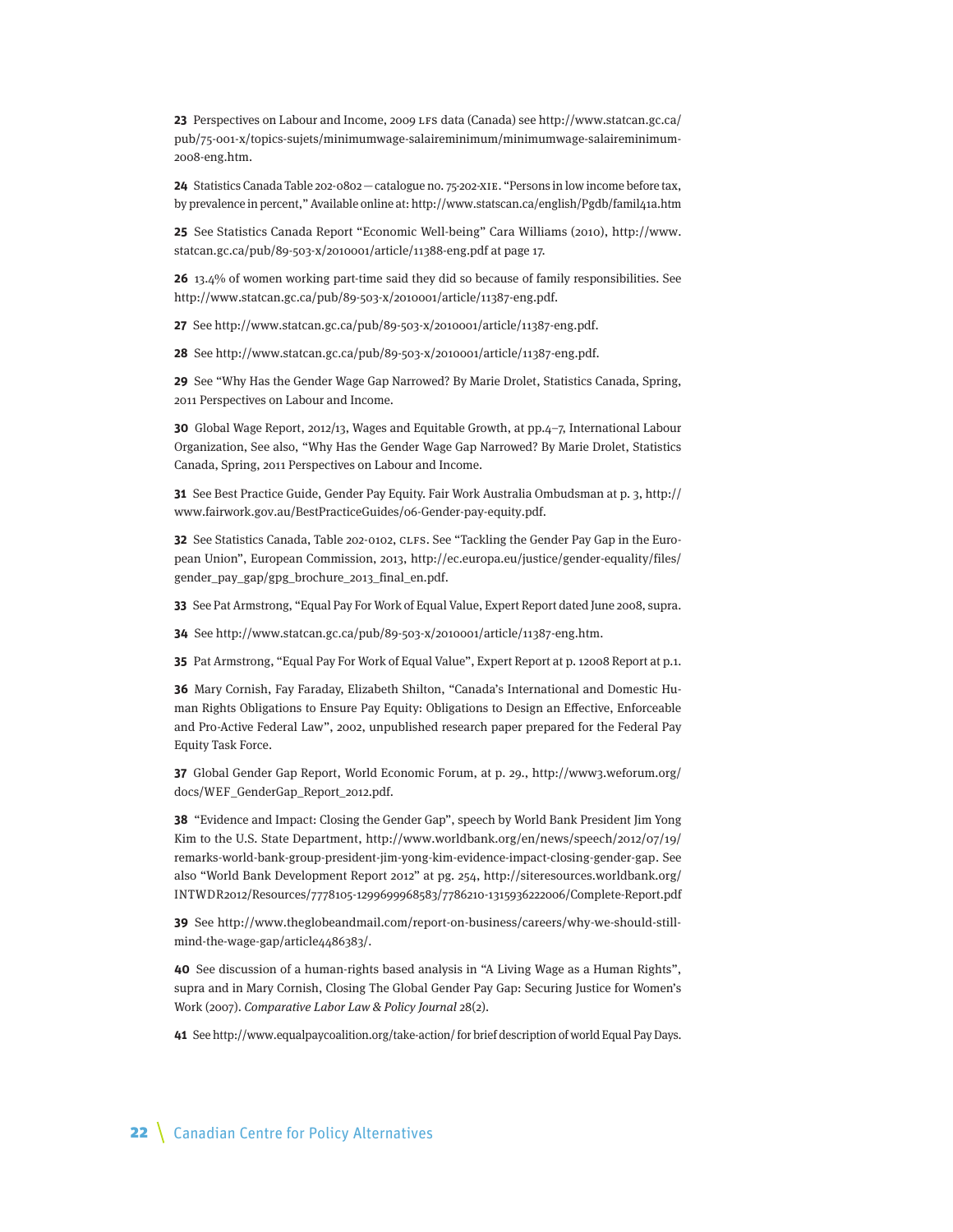**42** http://www.whitehouse.gov/the-press-office/2012/04/17/presidential-proclamation-nationalequal-pay-day-2012

**43** See the U.S. National Committee on Pay Equity website for U.S. Equal Pay Day actions. http:// www.pay-equity.org/day.html.

**44** See http://www.energy.gov.on.ca/en/ltep/.

**45** See:"Building Canada Together: Ontario's Recommendations for the Federal Long-Term Infrastructure Plan, "http://www.moi.gov.on.ca/en/infrastructure/ltip/plan.asp.

**46** See http://www.ontla.on.ca/library/repository/mon/22000/283408.pdf.

**47** See <http://www.equalpaycoalition.org/take-action/>

**48** For a discussion of pay equity laws in Canada, see Pat Armstrong, "Equal Pay For Work of Equal Value, Expert Report, supra; Mary Cornish, Closing The Global Gender Pay Gap: Securing Justice for Women's Work (2007), supra. For a review of employment equity laws, see Mary Cornish, Fay Faraday and Jan Borowy, Securing Employment Equity By Enforcing Human Rights Laws, Chapter in forthcoming book, Employment Equity in Canada: 25 Years After the Abella Report, Agocs, C, Lynk, M and Craig, J (eds) Toronto: University of Toronto Press.

**49** For description of the operation of Ontario's Pay Equity Act see the Pay Equity Commission website, [www.pec.on.ca.](http://www.pec.on.ca)

**50** See Equal Pay Coalition, Framework for Action, 2008 supra.

**51** See decision of the Ontario Divisional Court in CUPE Local 1999 v. Lakeridge Health Corp., 2011 ONSC 2804 (CanLII), <http://canlii.ca/t/flj1h which held that unequal wage grids were not unlawful under the Pay Equity Act even though they delivered less pay to female job classes than their comparator male job classes.

**52** Australian Municipal, Administrative, Clerical and Services Union and others v. Australian Business Industrial (AM2011/50), Fair Work Australia, February 1, 2012, http://www.fwc.gov.au/ decisionssigned/html/2012fwafb1000.htm.

**53** Federal Pay Equity Task Force Final Report, 2004, supra, p. 196–199.

**54** Questions and Answers on the Fair Pay Act, U.S. National Committee on Pay Equity, [http://](http://www.pay-equity.org/info-Q&A-Act.html) [www.pay-equity.org/info-Q&A-Act.html.](http://www.pay-equity.org/info-Q&A-Act.html)

**55** "Employment Equity Laws Ensure Workplace Fairness", Mary Cornish, Avvy Yao-Yao Go and John Rae, Op ed, Toronto Star, February 1, 2013

**56** Public Sector Equitable Compensation Act (S.C. 2009, c. 2, s. 394

**57** For a discussion of the enforcement of employment equity through human rights see Mary Cornish, Fay Faraday and Jan Borowy, Securing Employment Equity By Enforcing Human Rights Laws, supra.

**58** Canadian Labour Congress, "The Union Advantage in Canadian Communities", August, 2012, [http://www.canadianlabour.ca/national/news/clc-releases-study-union-advantage-unionized](http://www.canadianlabour.ca/national/news/clc-releases-study-union-advantage-unionized-workers-earn-511-more-hour-non-union)[workers-earn-511-more-hour-non-union.](http://www.canadianlabour.ca/national/news/clc-releases-study-union-advantage-unionized-workers-earn-511-more-hour-non-union)

**59** The Framework for Action, The Equal Pay Coalition of Ontario, 2008, supra.

**60** "Unionization 2011, Statistics Canada, by Sharanjit Uppal, [http://www.statcan.gc.ca/pub/75-](http://www.statcan.gc.ca/pub/75-001-%20/2011004/article/11579-eng.htm) [001- /2011004/article/11579-eng.htm](http://www.statcan.gc.ca/pub/75-001-%20/2011004/article/11579-eng.htm).

**61** "Unions Matter: How the Ability of Labour Unions to Reduce Income Inequality and Influence Public Policy Has Been Affected by Regressive Labour Laws, by Gary Sran with Michael Lynk,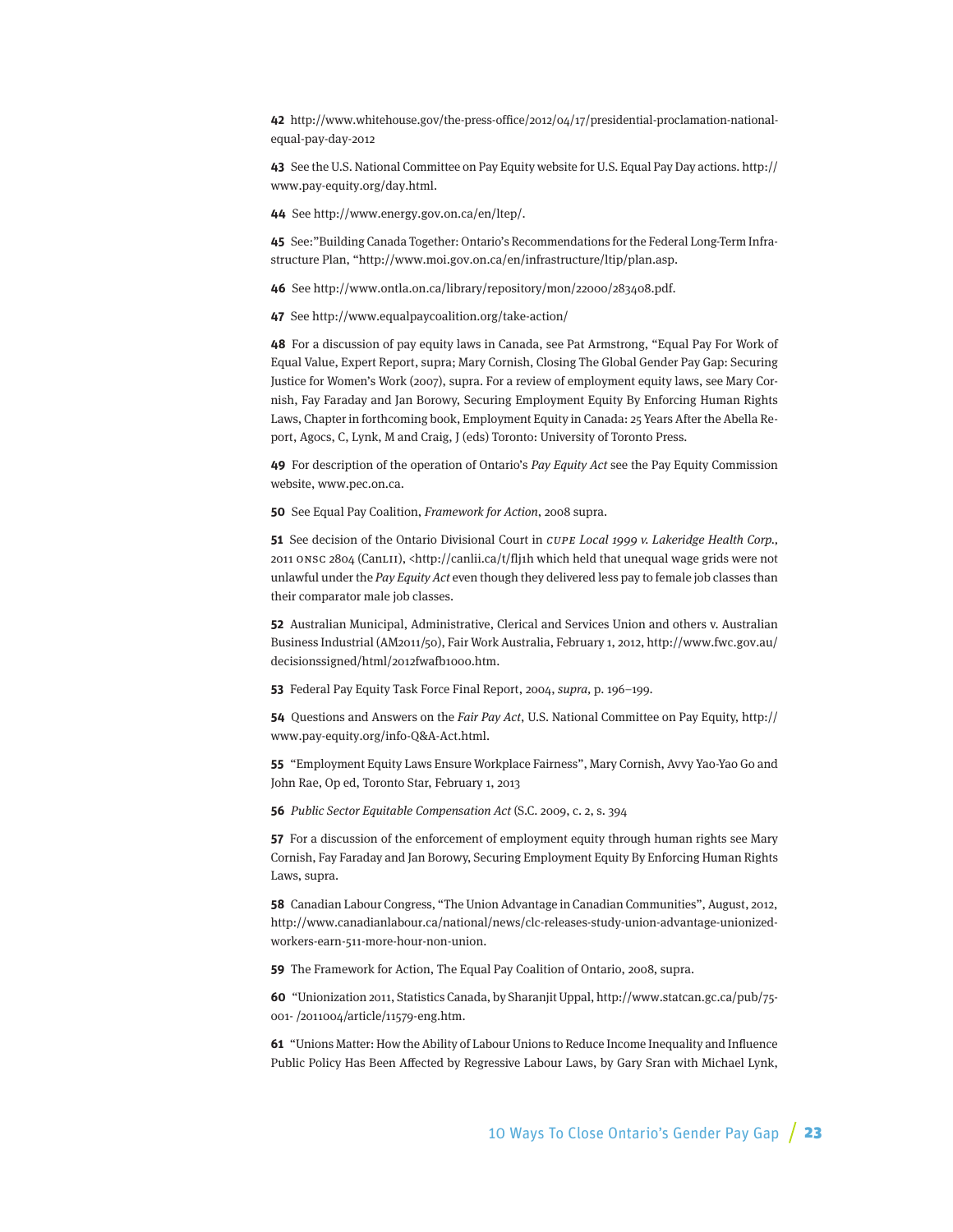James Clancy and Derek Fudge, March 2013, Ottawa, Canadian Foundation for Labour Rights. [http://www.nupge.ca/files/publications/CFLR\\_Unions\\_Matter.pdf](http://www.nupge.ca/files/publications/CFLR_Unions_Matter.pdf).

**62** "A Living Wage as a Human Right, supra, at p. 13.

**63** "A Living Wage in Kingston", The Kingston Community Roundtable on Poverty Reduction —Living Wage Working Group, Canadian Centre for Policy Alternatives report, October, 2011.

**64** See [http://www.acorncanada.org/other-updates-a-local-campaigns/702-action-now-to](http://www.acorncanada.org/other-updates-a-local-campaigns/702-action-now-to-raise-ontarios-minimum-wage)[raise-ontarios-minimum-wage.](http://www.acorncanada.org/other-updates-a-local-campaigns/702-action-now-to-raise-ontarios-minimum-wage)

**65** See [http://www.childcarecanada.org/resources/issue-files/early-childhood-education-and](http://www.childcarecanada.org/resources/issue-files/early-childhood-education-and-child-care-�-still-central-women)[child-care-–-still-central-women's-equality](http://www.childcarecanada.org/resources/issue-files/early-childhood-education-and-child-care-�-still-central-women).

**66** http://ywcacanada.ca/data/publications/00000047.pdf.

**67** http://rethinkchildcare.ca/learn/

**68** http://www.usherbrooke.ca/chaire-fiscalite/fileadmin/sites/chaire-fiscalite/documents/ Cahiers-de-recherche/Etude\_femmes\_ANGLAIS.pdf

**69** http://www.td.com/document/PDF/economics/special/di1112\_EarlyChildhoodEducation.pdf

**70** Federal Pay Equity Task Force Final Report, 2004 , supra , p. 52–59. See also Mary Cornish, Fay Faraday, Elizabeth Shilton, "Canada's International and Domestic Human Rights Obligations to Ensure Pay Equity: Obligations to Design an Effective, Enforceable and Proactive Federal Pay Equity Law", supra.

**71** See Something to Value, The Commission on Quality Public Services and Tax Fairness, Interim Report, April, 2012. http**:**//opseulocal468.com/wp-content/uploads/2012/04/Somethingto-Value1.pdf and [http://www.wellesleyinstitute.com/news/with-2-women-leaders-can-we](http://www.wellesleyinstitute.com/news/with-2-women-leaders-can-we-build-a-gender-balanced-budget/)[build-a-gender-balanced-budget/.](http://www.wellesleyinstitute.com/news/with-2-women-leaders-can-we-build-a-gender-balanced-budget/) See also http://www.wellesleyinstitute.com/wp-content/ uploads/2012/03/Ontario-budget-2012-Austerity-is-bad-for-our-health-Will-the-budget-avoidharm-to-children-lowincome-ontarians-and-women1.pdf.

**72** Mary Cornish, Fay Faraday and Jan Borowy, Securing Employment Equity By Enforcing Human Rights Laws, supra.